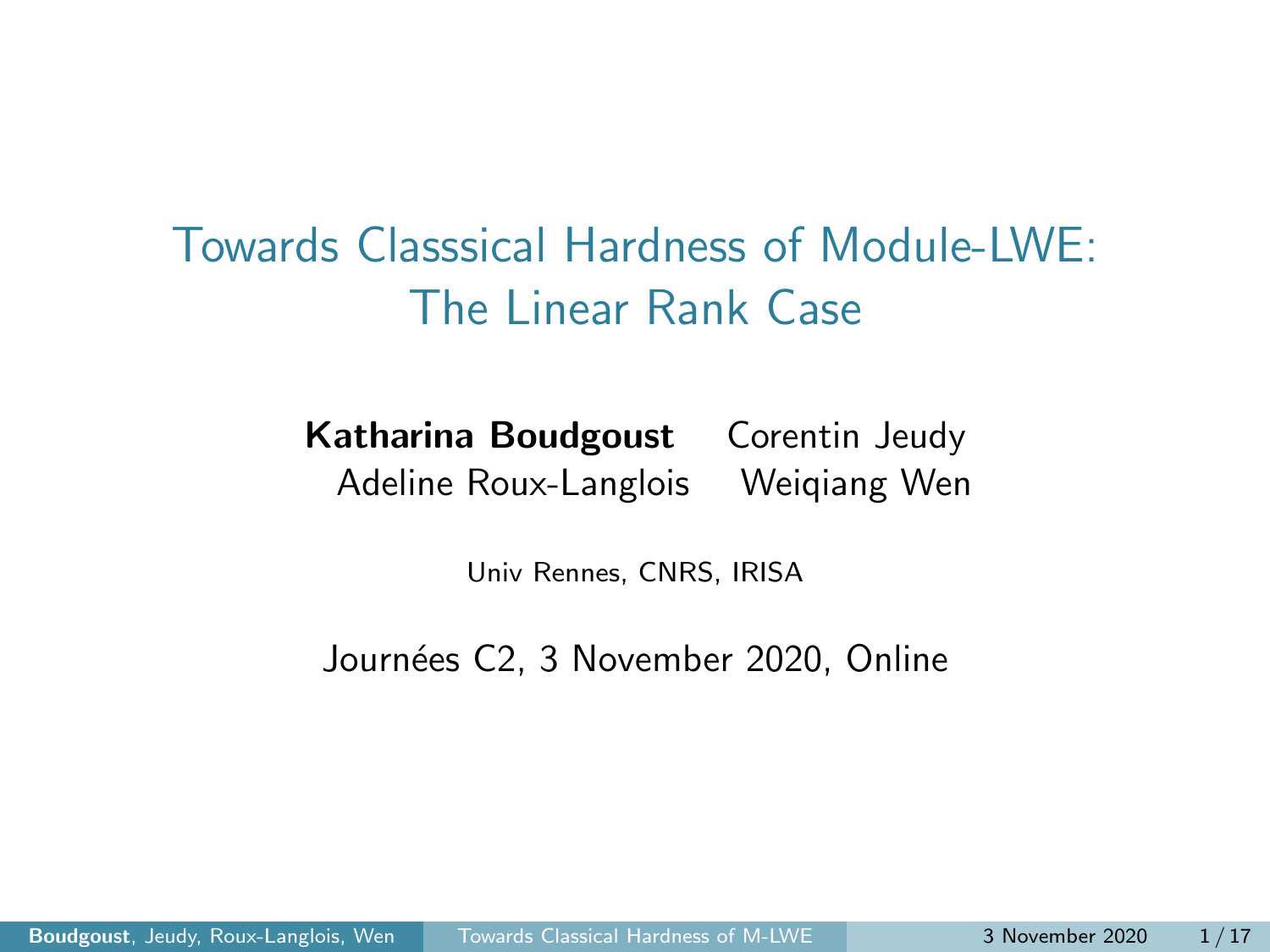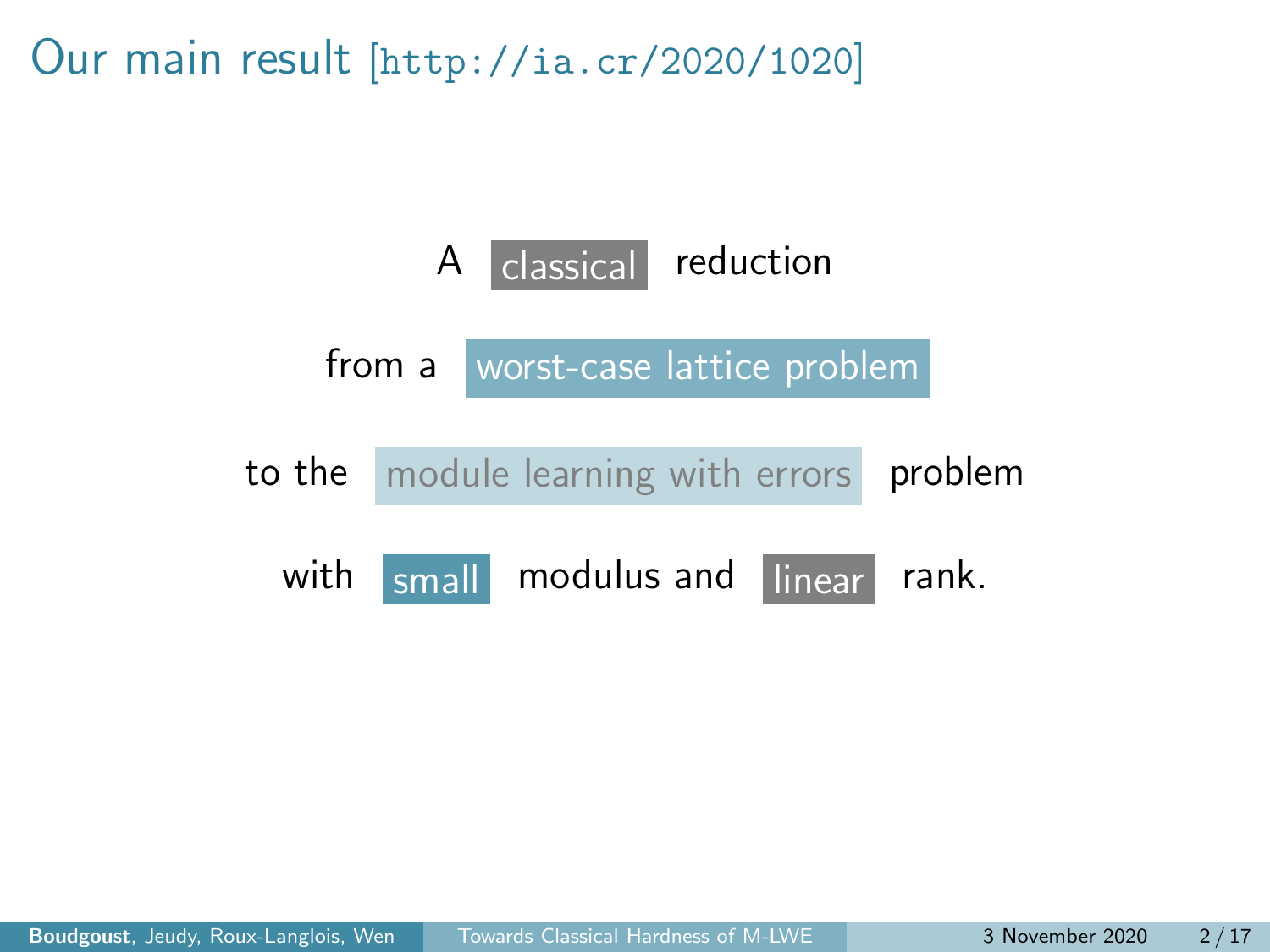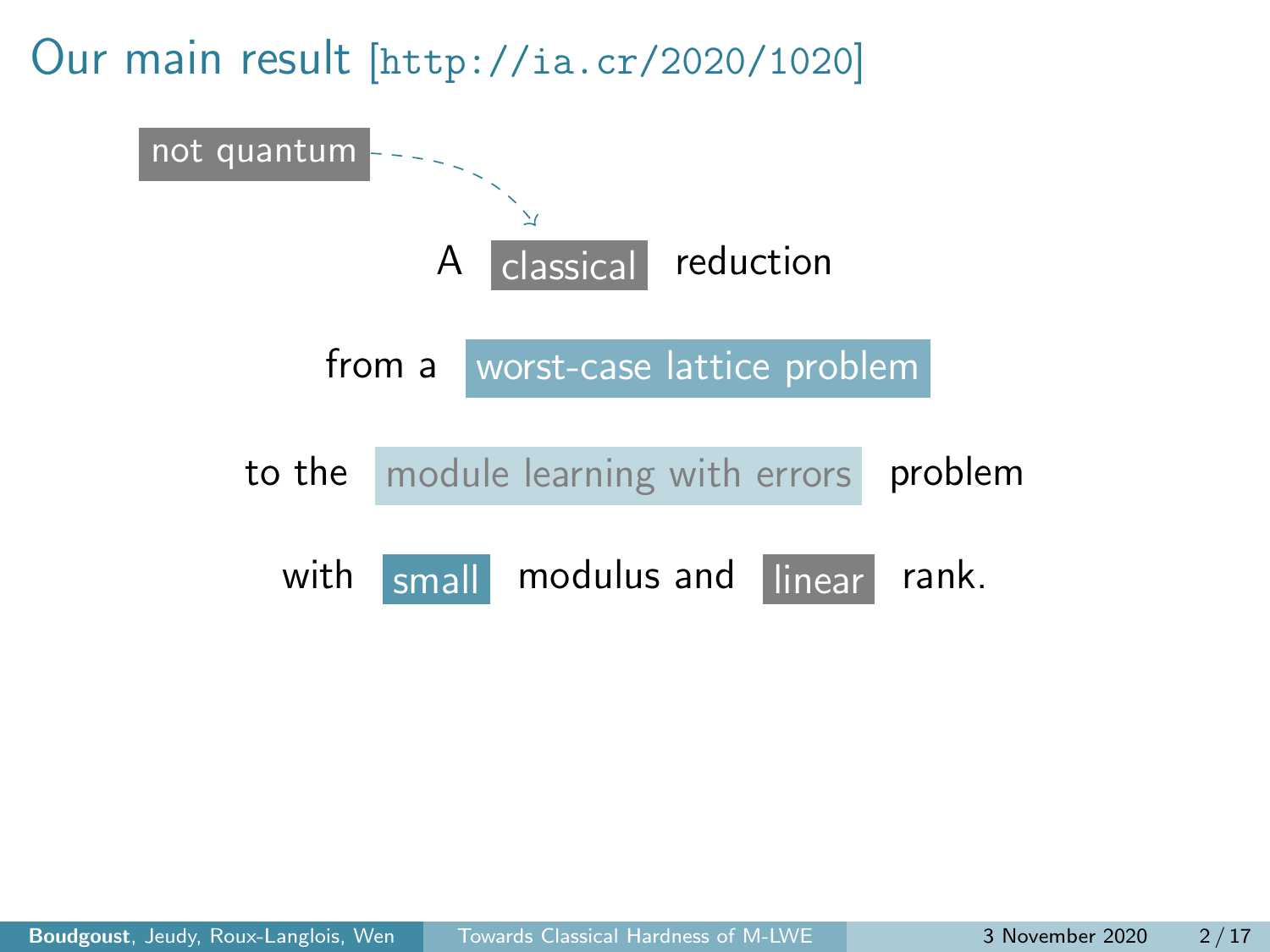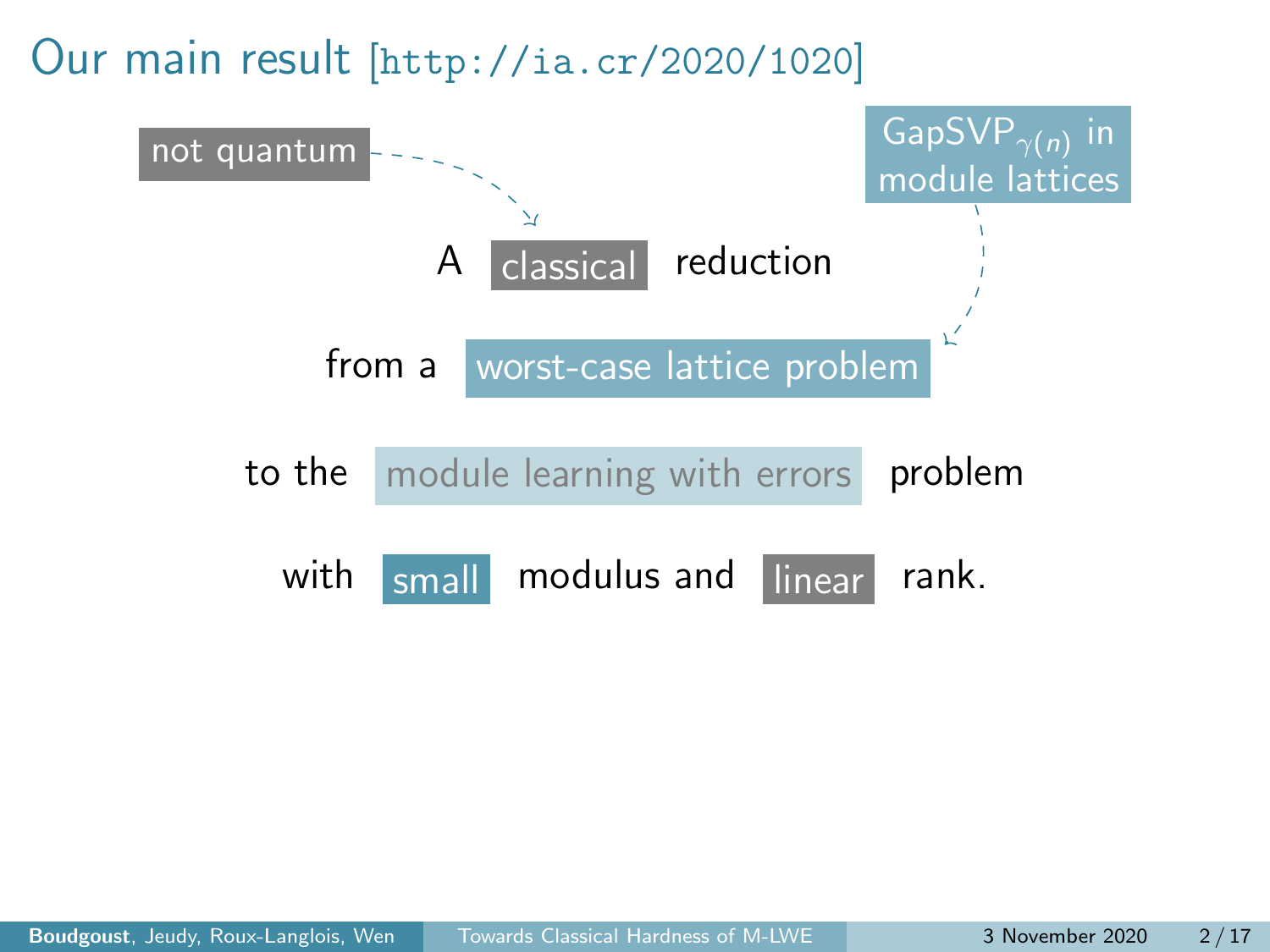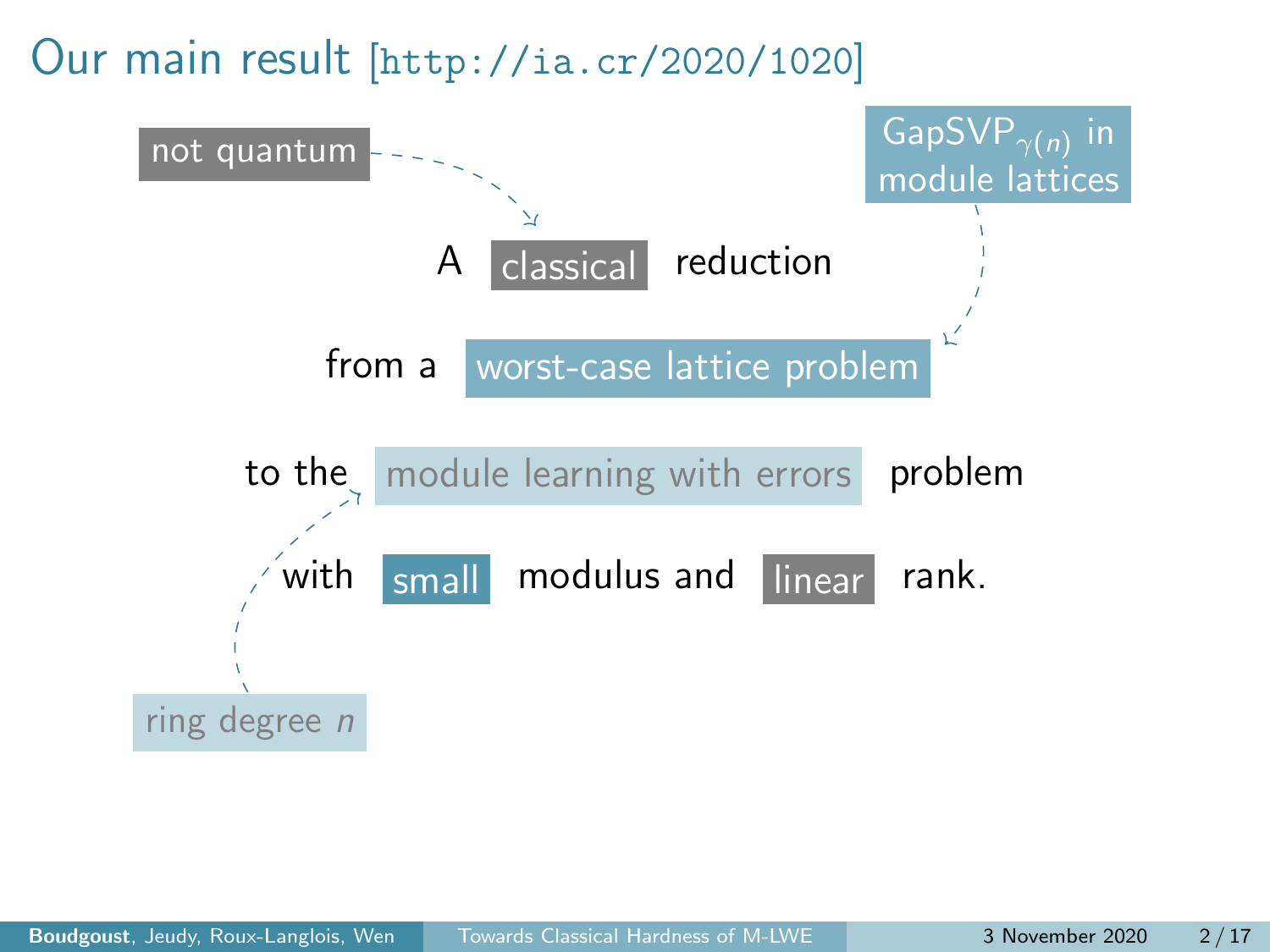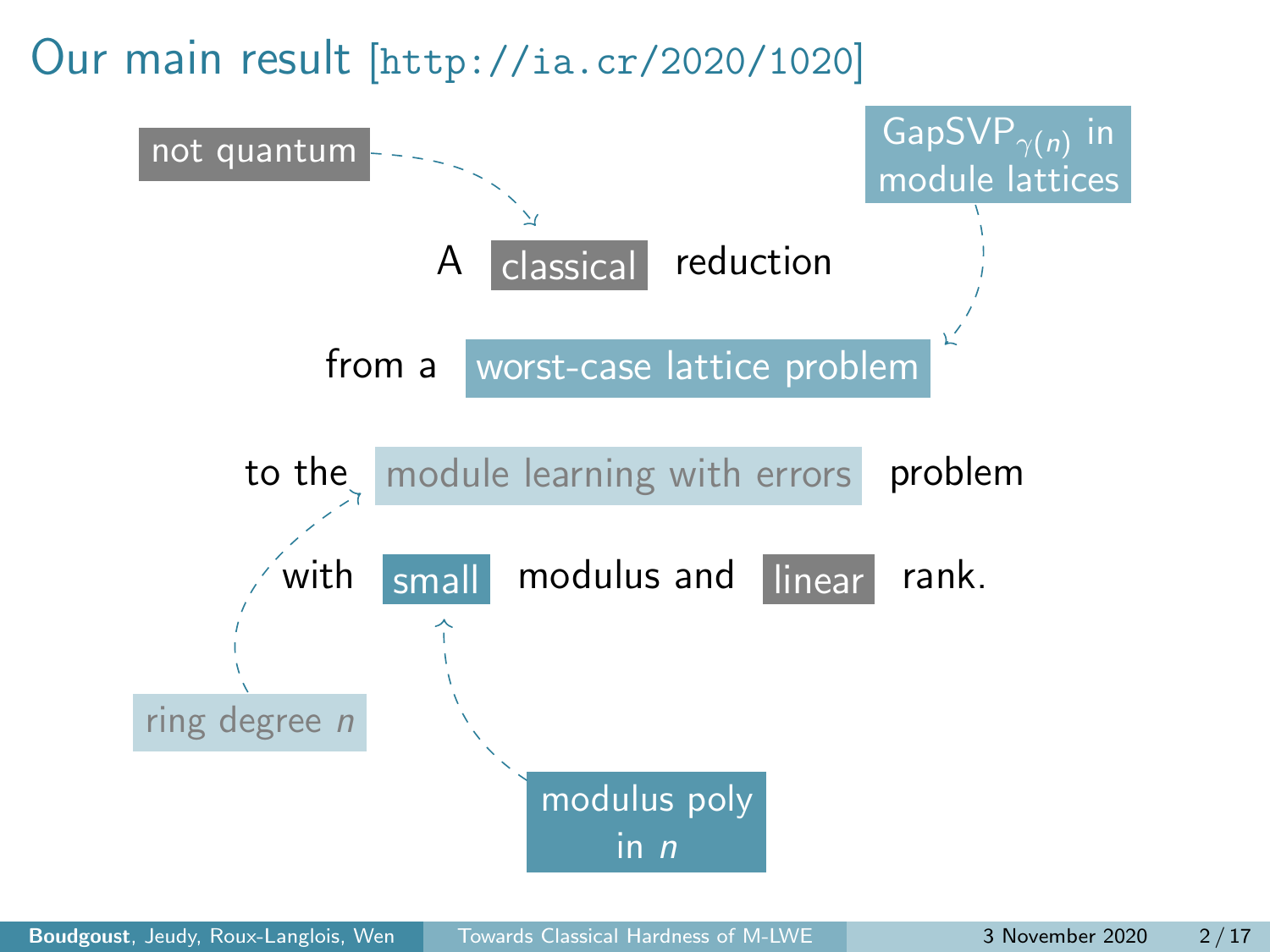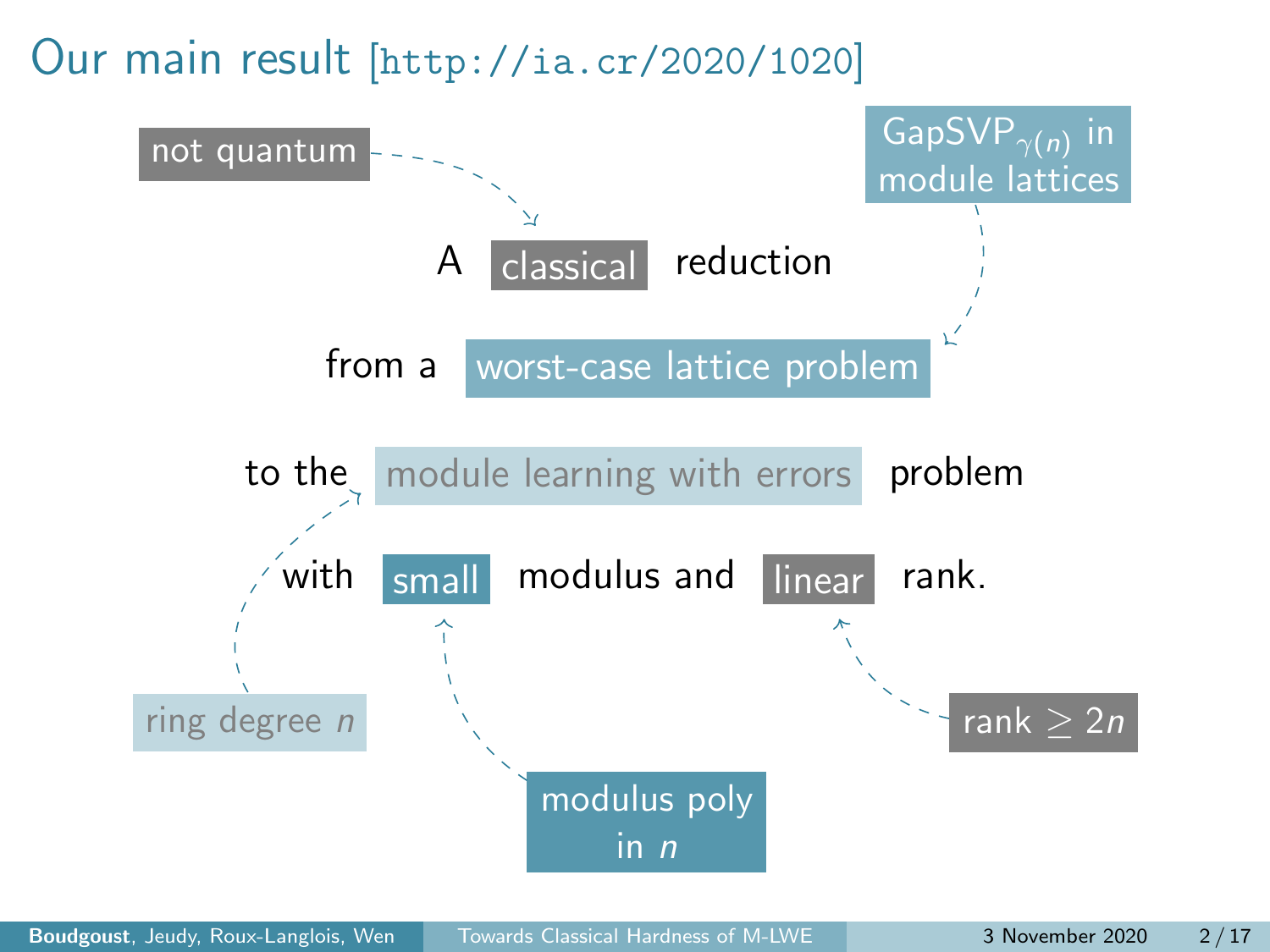#### **Outline**







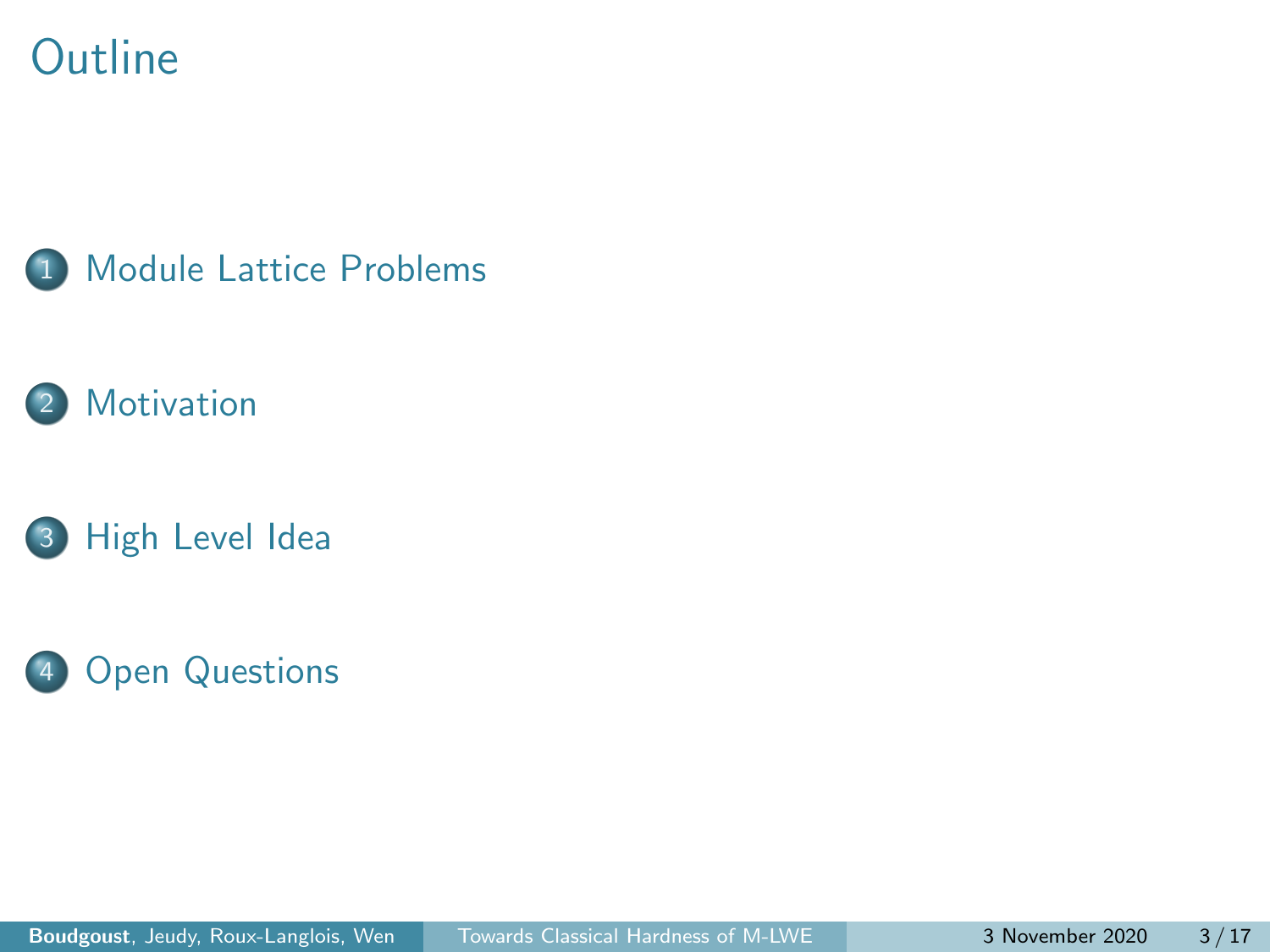#### <span id="page-8-0"></span>**Outline**



#### **[Motivation](#page-22-0)**

**[High Level Idea](#page-30-0)** 

#### **[Open Questions](#page-35-0)**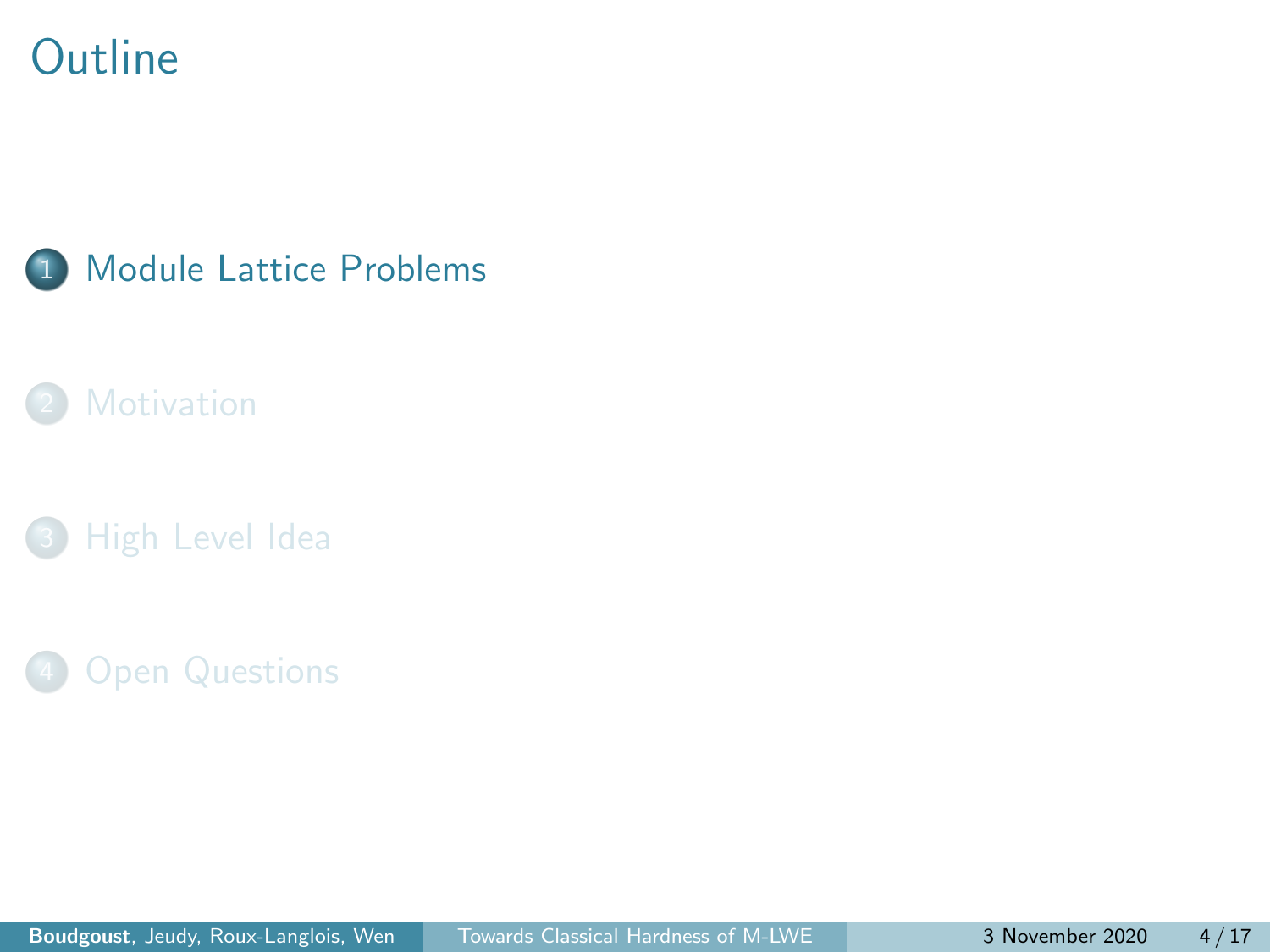For a lattice  $\Lambda \subset \mathbb{R}^n$  set  $\lambda_1(\Lambda) = \min_{\mathbf{v} \in \Lambda \setminus \{\mathbf{0}\}} \|\mathbf{v}\|.$ 

Problem (Approximate Gap Shortest Vector Problem GapSVP<sub> $\gamma$ </sub>) Let  $\gamma > 1$ . Given a lattice N and a parameter  $\delta > 0$ . Distinguish whether

 $\lambda_1(\Lambda) \leq \delta$  or  $\lambda_1(\Lambda) > \gamma \cdot \delta$ .

If  $\lambda_1(\Lambda) \in (\delta, \gamma \cdot \delta]$ , any answer is correct.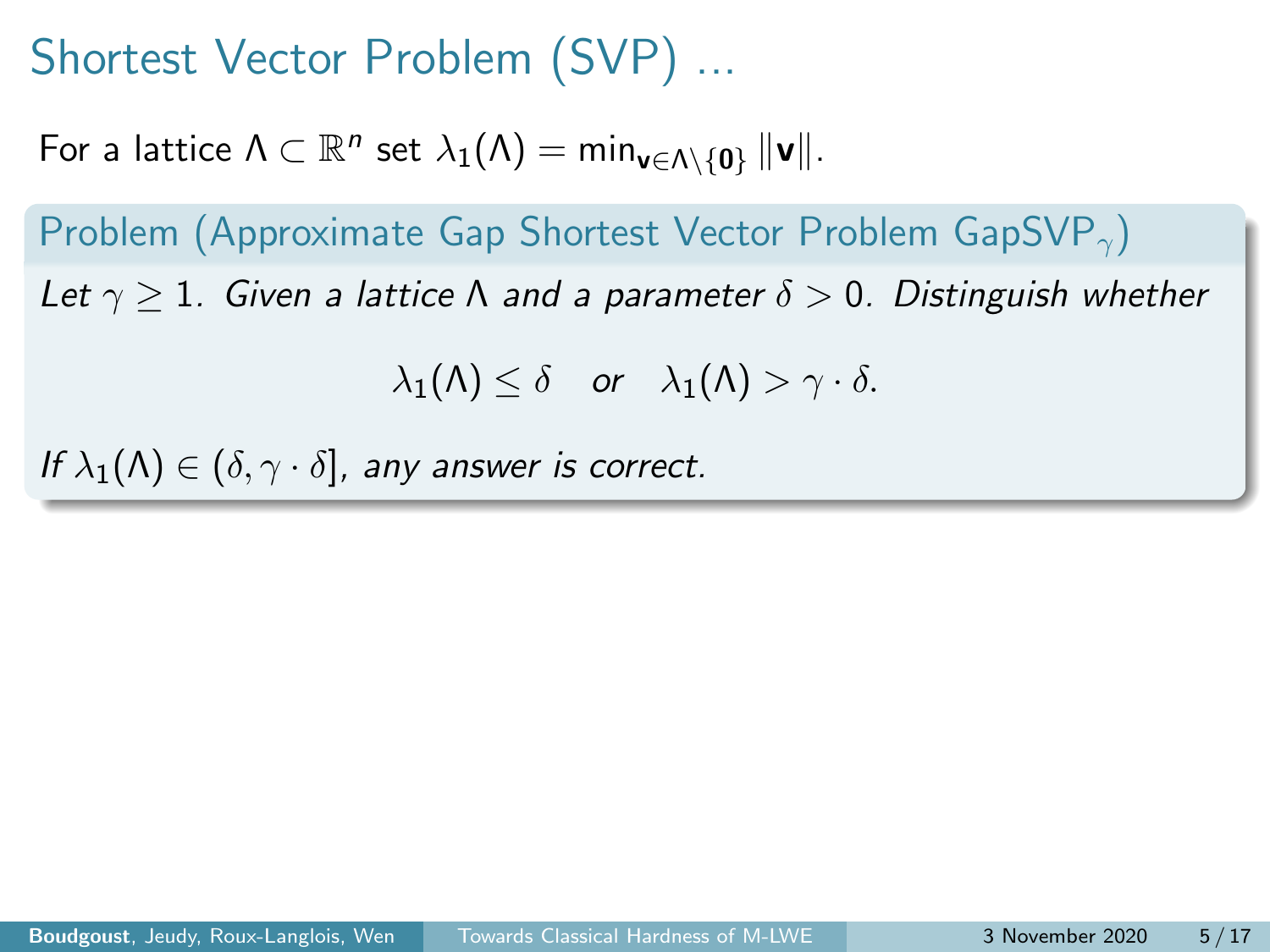For a lattice  $\Lambda \subset \mathbb{R}^n$  set  $\lambda_1(\Lambda) = \min_{\mathbf{v} \in \Lambda \setminus \{\mathbf{0}\}} \|\mathbf{v}\|.$ 

Problem (Approximate Gap Shortest Vector Problem GapSVP<sub> $\gamma$ </sub>) Let  $\gamma \geq 1$ . Given a lattice  $\Lambda$  and a parameter  $\delta > 0$ . Distinguish whether

$$
\lambda_1(\Lambda) \leq \delta \quad \text{or} \quad \lambda_1(\Lambda) > \gamma \cdot \delta.
$$

If  $\lambda_1(\Lambda) \in (\delta, \gamma \cdot \delta]$ , any answer is correct.

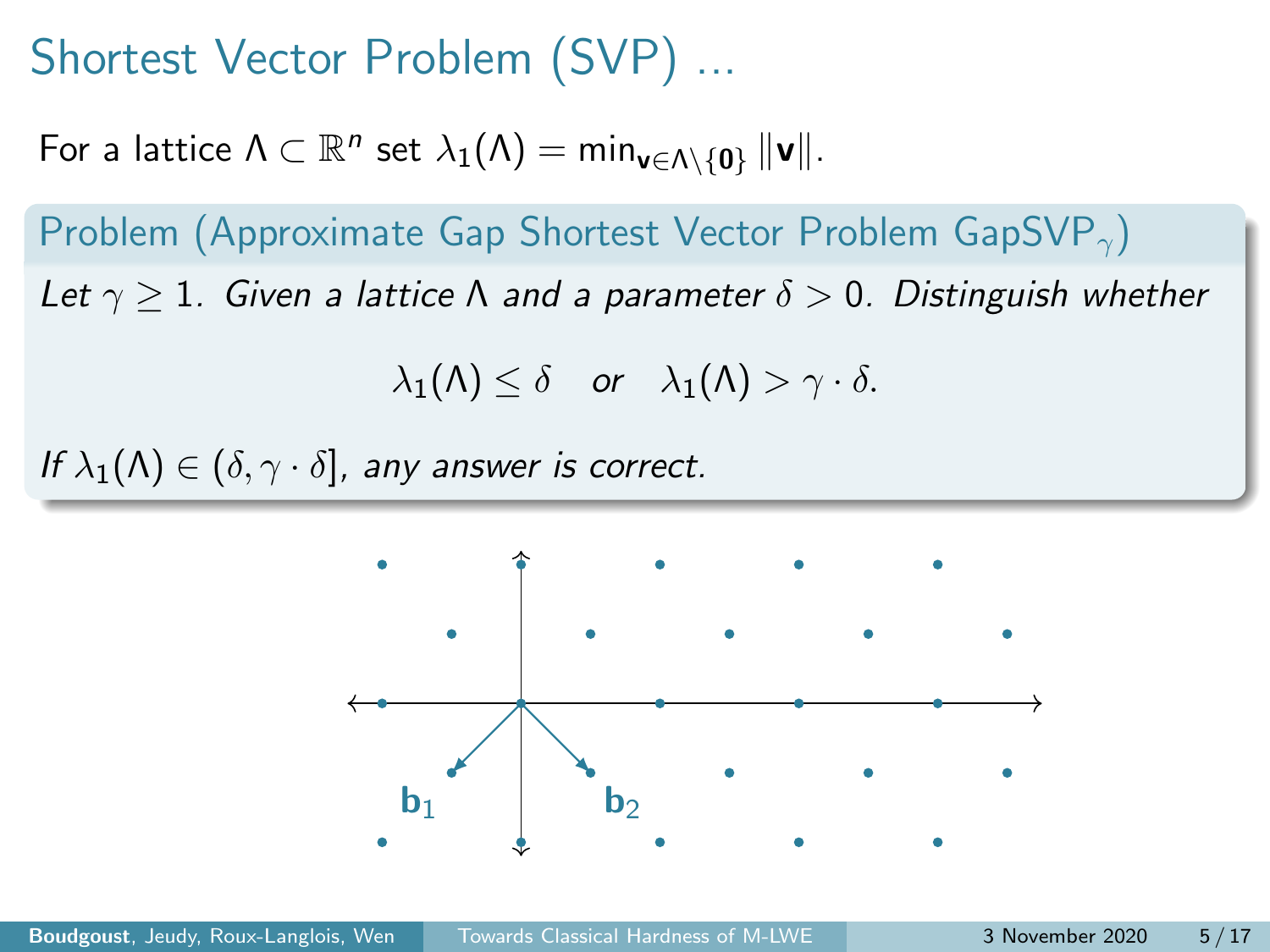For a lattice  $\Lambda \subset \mathbb{R}^n$  set  $\lambda_1(\Lambda) = \min_{\mathbf{v} \in \Lambda \setminus \{\mathbf{0}\}} \|\mathbf{v}\|.$ 

Problem (Approximate Gap Shortest Vector Problem GapSVP<sub> $\gamma$ </sub>) Let  $\gamma \geq 1$ . Given a lattice  $\Lambda$  and a parameter  $\delta > 0$ . Distinguish whether

$$
\lambda_1(\Lambda) \leq \delta \quad \text{or} \quad \lambda_1(\Lambda) > \gamma \cdot \delta.
$$

If  $\lambda_1(\Lambda) \in (\delta, \gamma \cdot \delta]$ , any answer is correct.

 $\lambda_1(\Lambda) < \delta_1$ 

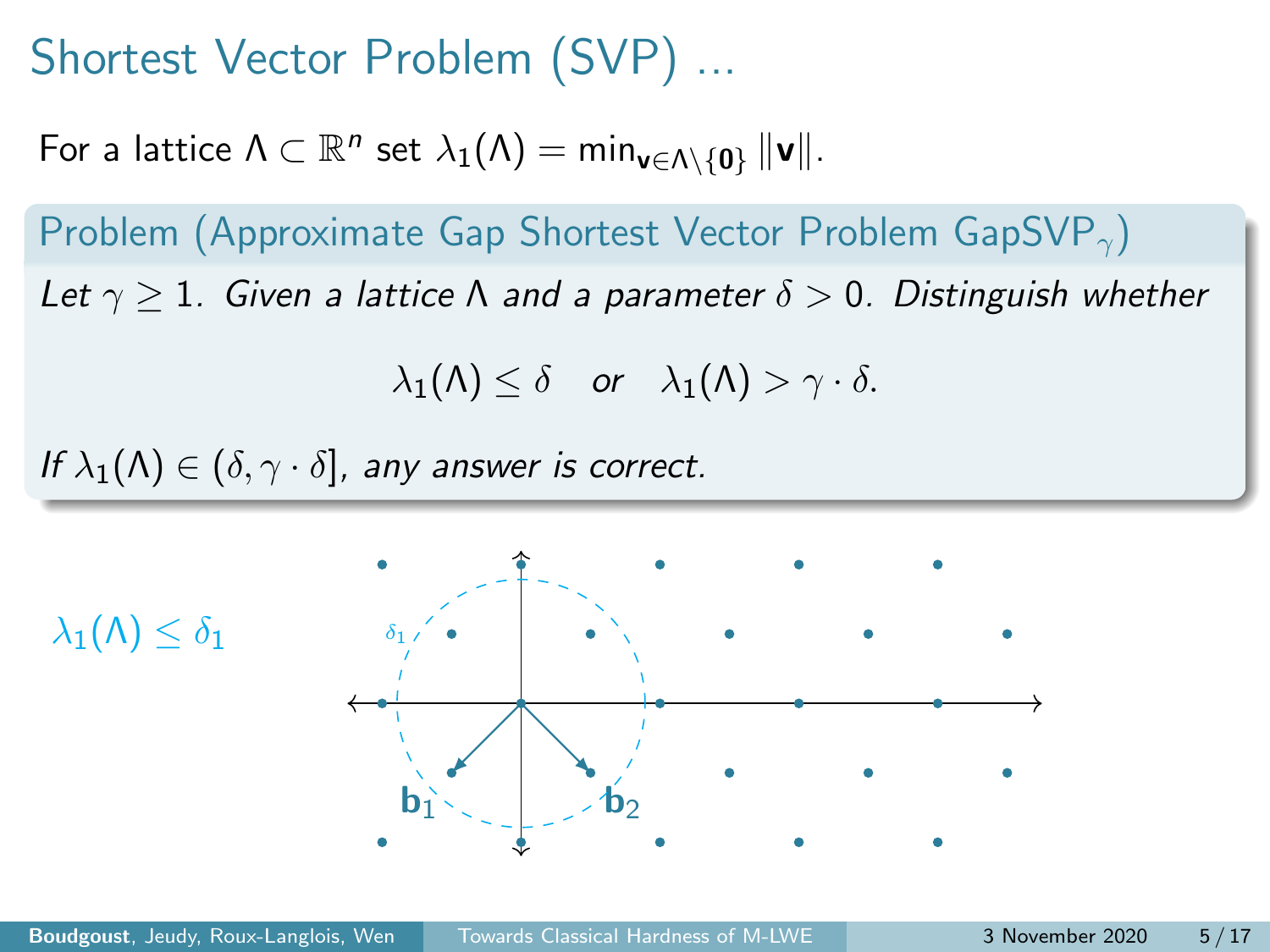For a lattice  $\Lambda \subset \mathbb{R}^n$  set  $\lambda_1(\Lambda) = \min_{\mathbf{v} \in \Lambda \setminus \{\mathbf{0}\}} \|\mathbf{v}\|.$ 

Problem (Approximate Gap Shortest Vector Problem GapSVP<sub> $\gamma$ </sub>) Let  $\gamma \geq 1$ . Given a lattice  $\Lambda$  and a parameter  $\delta > 0$ . Distinguish whether

$$
\lambda_1(\Lambda) \leq \delta \quad \text{or} \quad \lambda_1(\Lambda) > \gamma \cdot \delta.
$$

If  $\lambda_1(\Lambda) \in (\delta, \gamma \cdot \delta]$ , any answer is correct.

 $\lambda_1(\Lambda) \leq \delta_1$  $\lambda_1(\Lambda) > 2\delta_2$ 

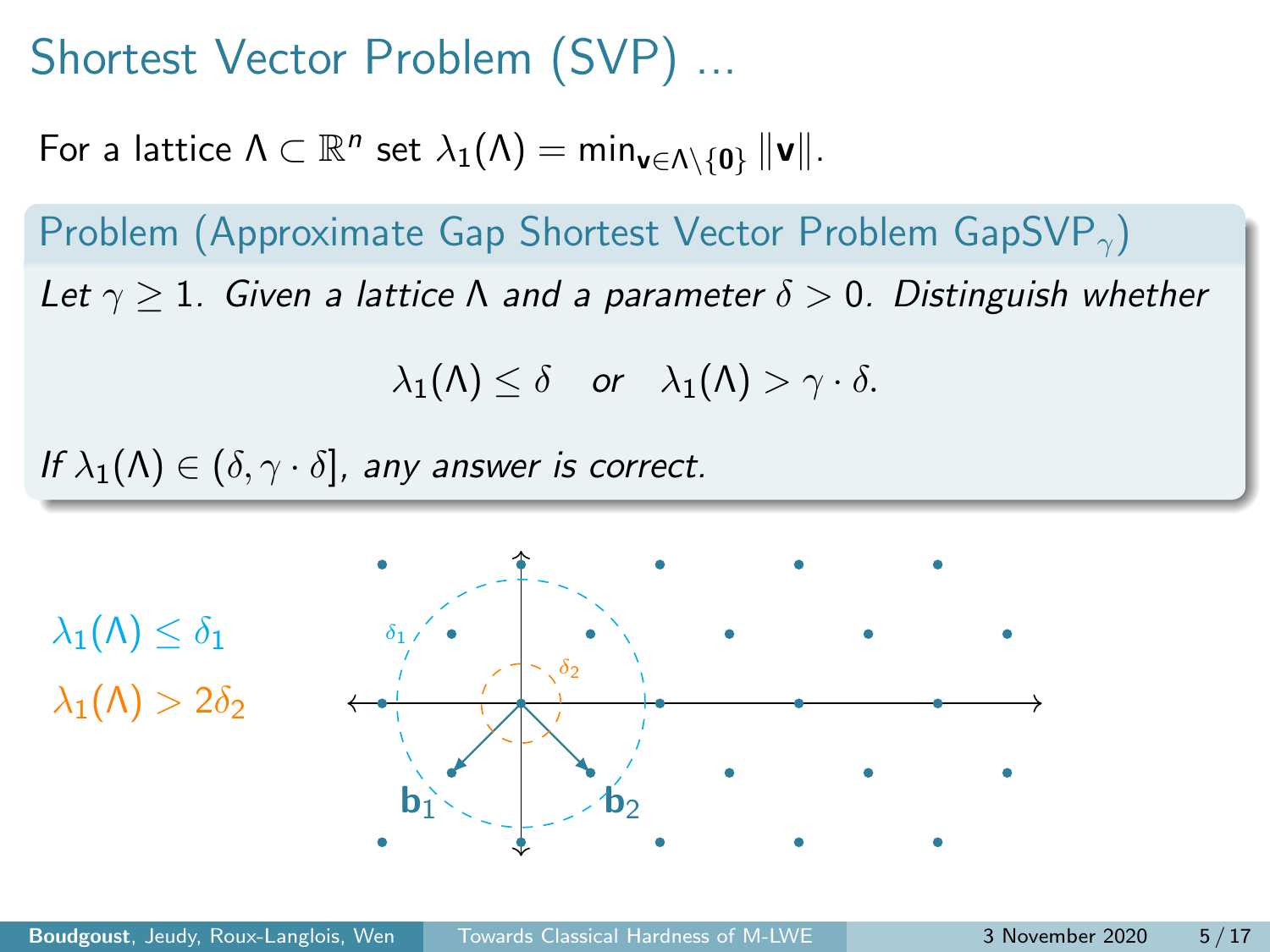Let K be a number field of degree n with R its ring of integers. Think of K as  $\mathbb{Q}[x]/(x^n + 1)$  and of R as  $\mathbb{Z}[x]/(x^n + 1)$ .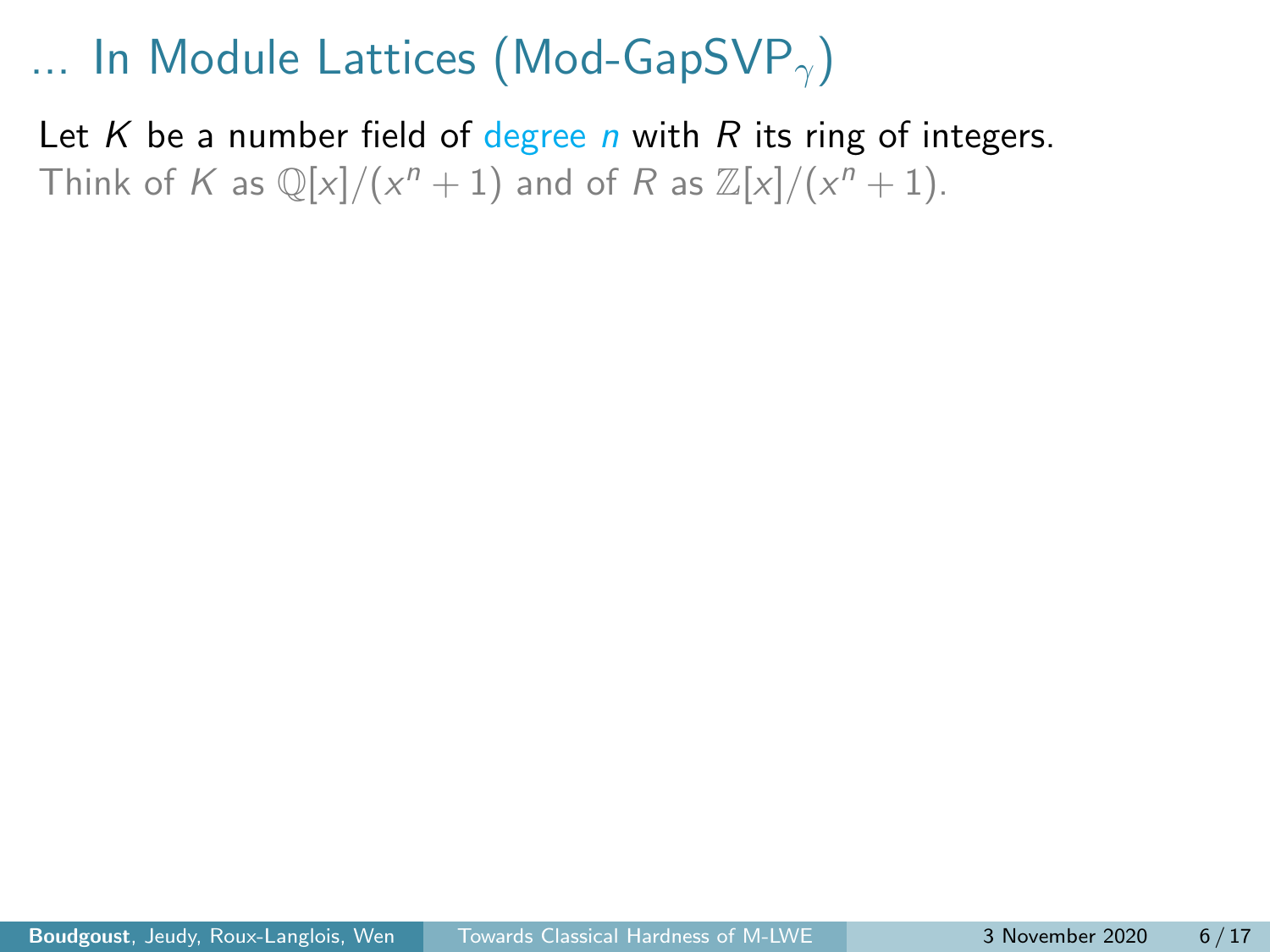Let K be a number field of degree n with R its ring of integers. Think of K as  $\mathbb{Q}[x]/(x^n + 1)$  and of R as  $\mathbb{Z}[x]/(x^n + 1)$ .

The canonical embedding defines a field homomorphism  $\sigma \colon K \to \mathbb{R}^n$ . It is equipped with some special symmetries.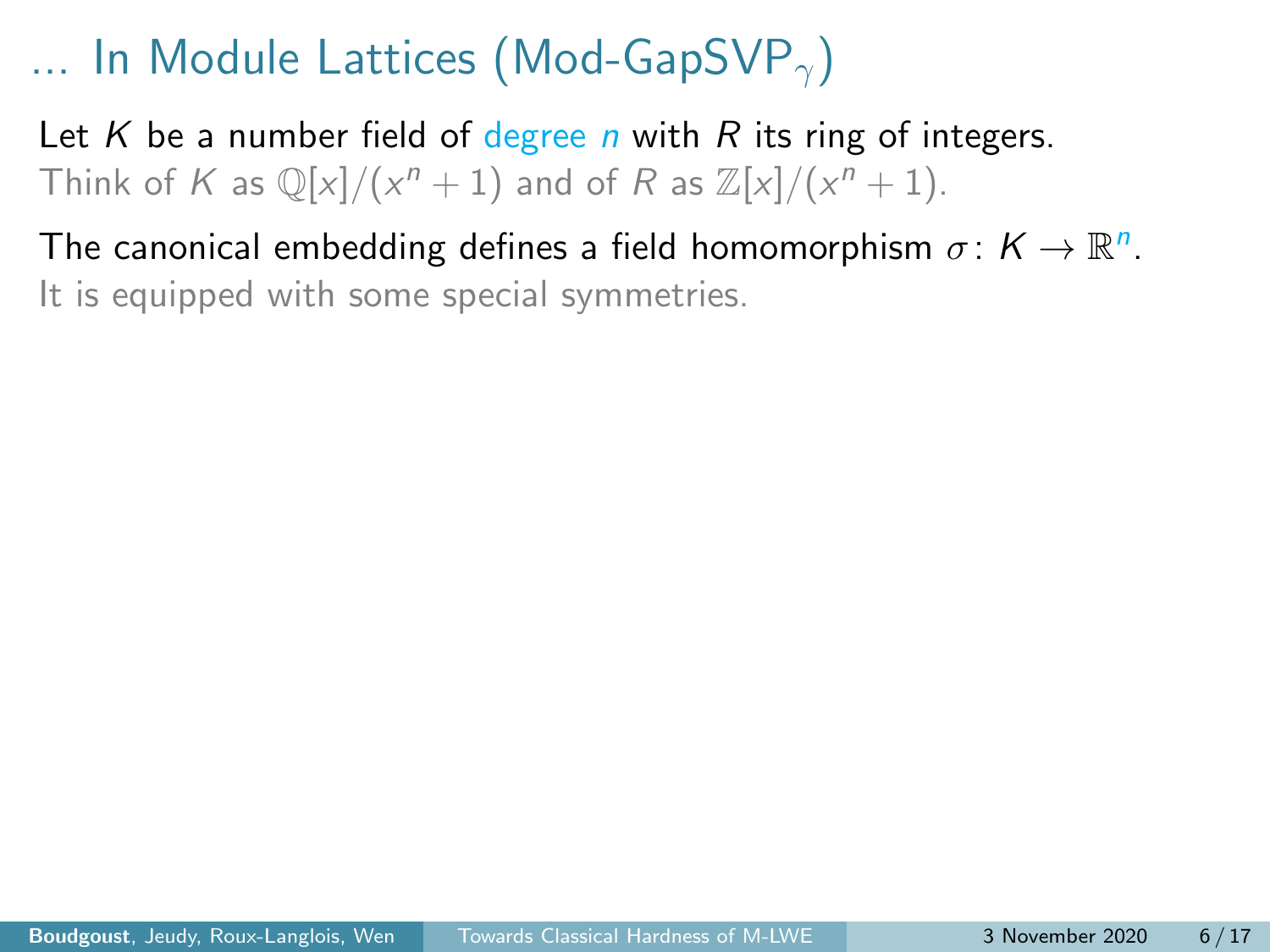Let K be a number field of degree n with R its ring of integers. Think of K as  $\mathbb{Q}[x]/(x^n + 1)$  and of R as  $\mathbb{Z}[x]/(x^n + 1)$ .

The canonical embedding defines a field homomorphism  $\sigma \colon K \to \mathbb{R}^n$ . It is equipped with some special symmetries.

An  $R\text{-module }M$  of  $\mathsf{rank}\; d$  defines via  $\sigma$  a module lattice  $\sigma(M)\in\mathbb{R}^{dn}.$ An ideal  $I$  is a module of  $\mathsf{rank} \ 1$  and defines an ideal lattice  $\sigma(I) \in \mathbb{R}^{1n}$ . **A** However, not every lattice  $\Lambda$  in  $\mathbb{R}^{nd}$  is a module lattice.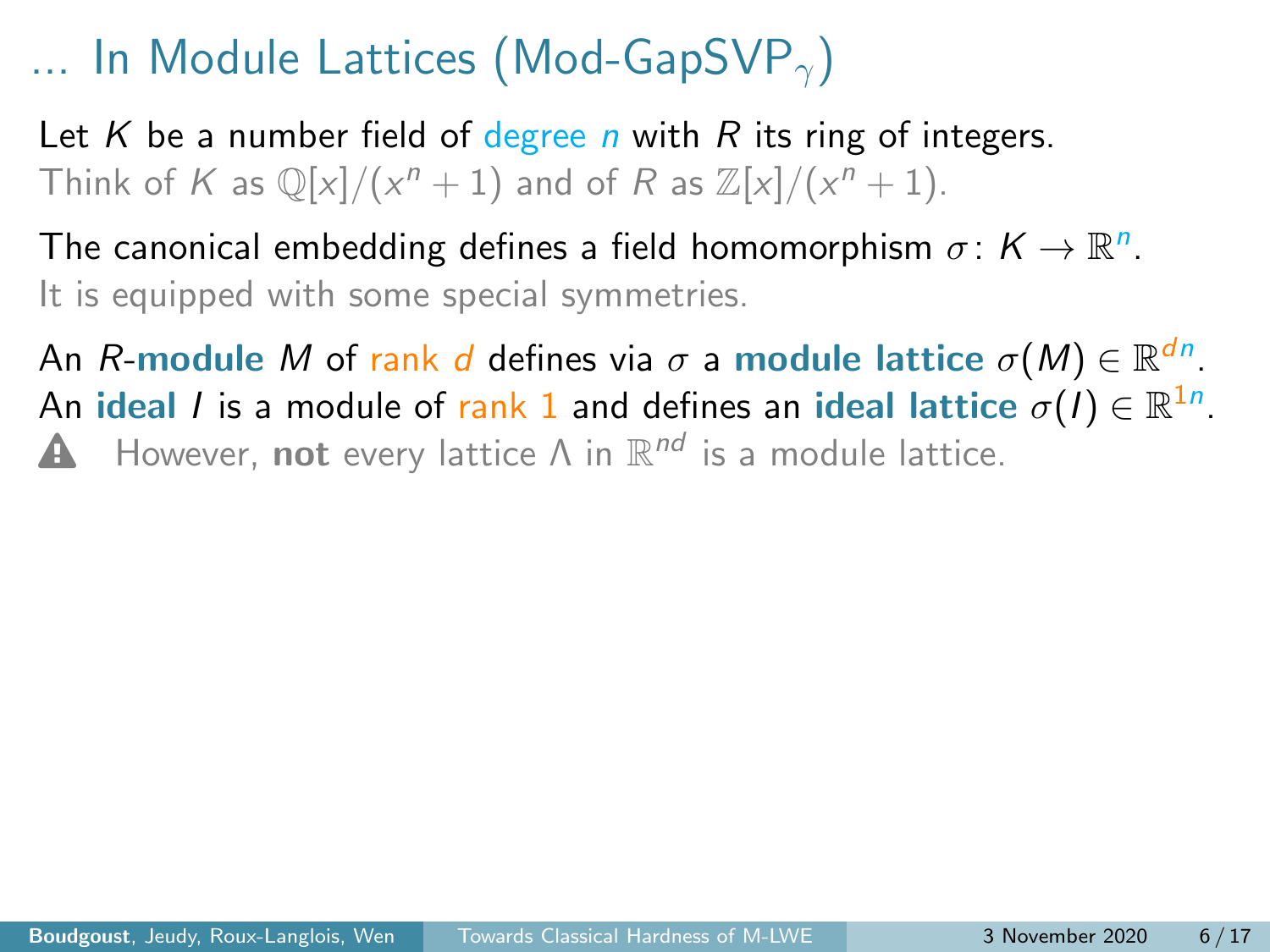Let K be a number field of degree n with R its ring of integers. Think of K as  $\mathbb{Q}[x]/(x^n + 1)$  and of R as  $\mathbb{Z}[x]/(x^n + 1)$ .

The canonical embedding defines a field homomorphism  $\sigma \colon K \to \mathbb{R}^n$ . It is equipped with some special symmetries.

An  $R\text{-module }M$  of  $\mathsf{rank}\; d$  defines via  $\sigma$  a module lattice  $\sigma(M)\in\mathbb{R}^{dn}.$ An ideal  $I$  is a module of  $\mathsf{rank} \ 1$  and defines an ideal lattice  $\sigma(I) \in \mathbb{R}^{1n}$ . **A** However, not every lattice  $\Lambda$  in  $\mathbb{R}^{nd}$  is a module lattice.

#### Problem (Mod-GapSVP<sub> $\gamma$ </sub>)

Let  $\gamma > 1$ . Given a module lattice  $\Lambda = \sigma(M)$  and a parameter  $\delta > 0$ . Distinguish whether

$$
\lambda_1(\Lambda) \leq \delta \quad \text{or} \quad \lambda_1(\Lambda) > \gamma \cdot \delta.
$$

If  $\lambda_1(\Lambda) \in (\delta, \gamma \cdot \delta]$ , any answer is correct.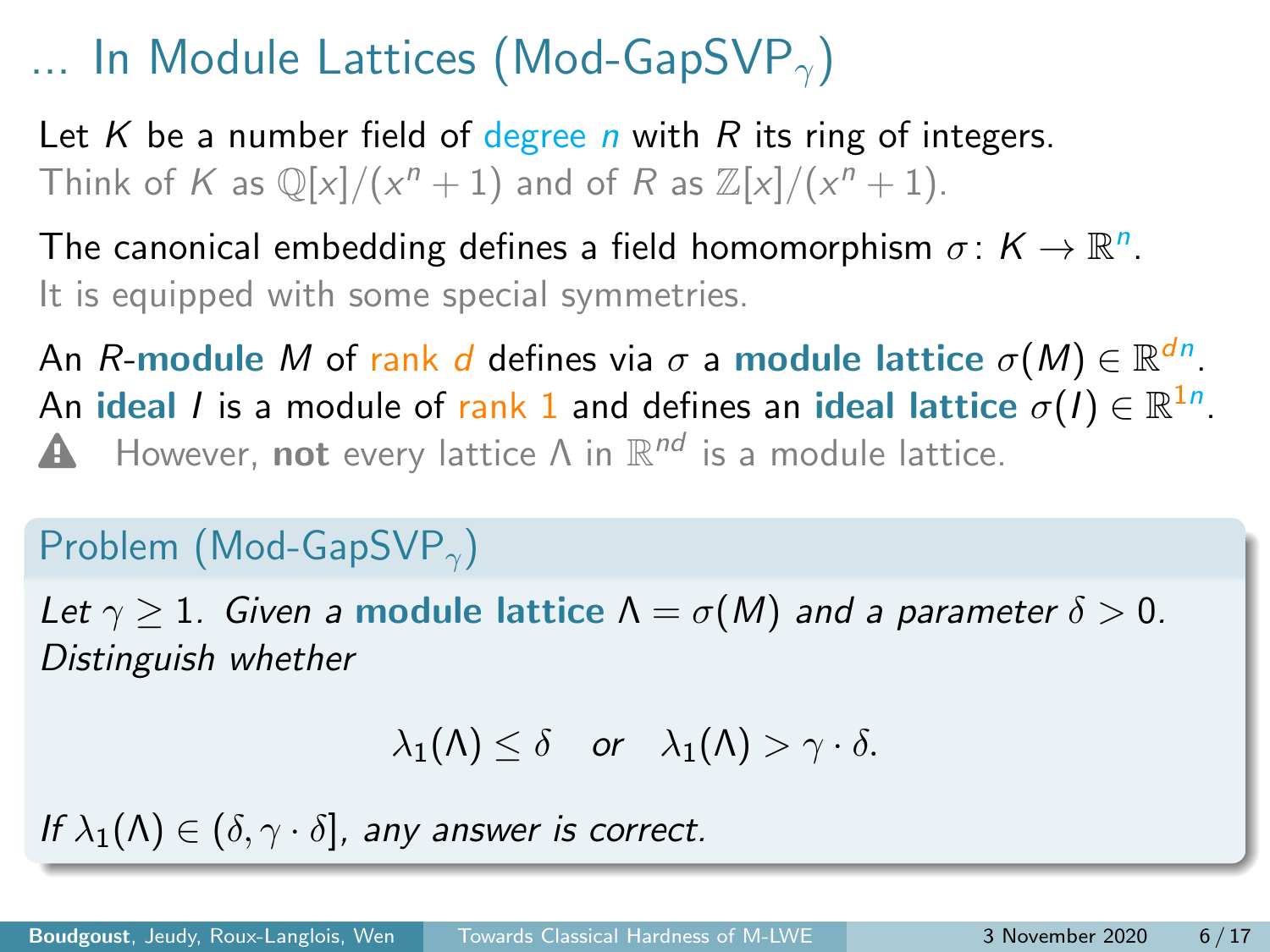# The Learning With Errors (LWE) Problem ...

Set  $\mathbb{Z}_q = \mathbb{Z}/q\mathbb{Z}$ .  $\mathsf{Given}\,\,\big|\mathsf{A}\big|\sim \mathsf{U}(\mathbb{Z}_q^{m\times d}),\,\,\big|\mathsf{b}\big|\in\mathbb{Z}_q^m,\,\,\mathsf{s}\,\sim \mathsf{U}(\mathbb{Z}_q^d)\,\,\mathsf{and}\,\,\big|\mathsf{e}\big|\sim \mathsf{D}_{\mathbb{Z}^m,\alpha}\,\,\mathsf{s.t.}$ 



Decision: Distinguish from  $(\overline{A}, \overline{b})$ , where  $\overline{b} \sim U(\mathbb{Z}_q^m)$ .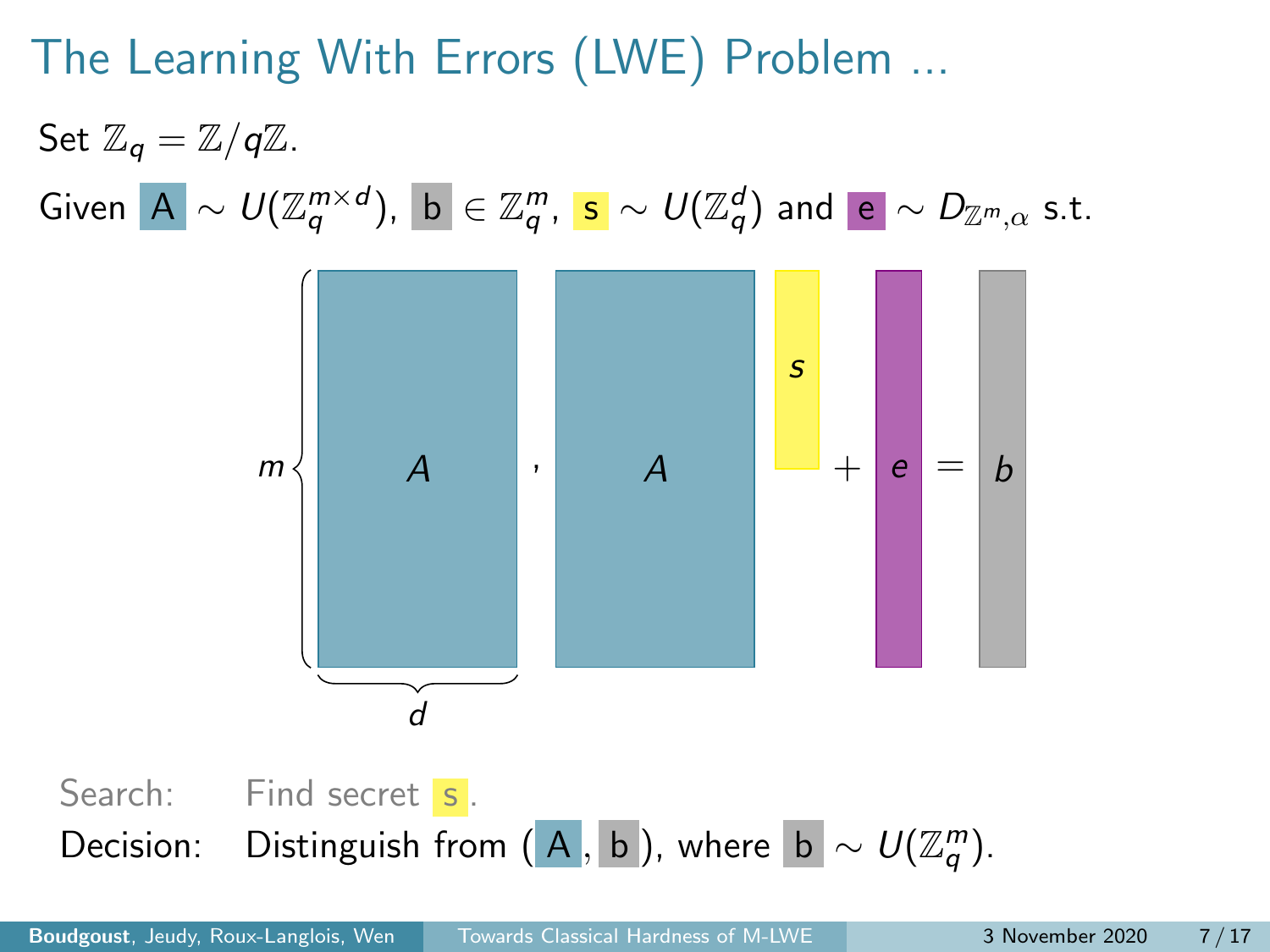Replace  $\mathbb Z$  by R, the ring of integers of some number field K of degree n. Set  $R_q = R/qR$ .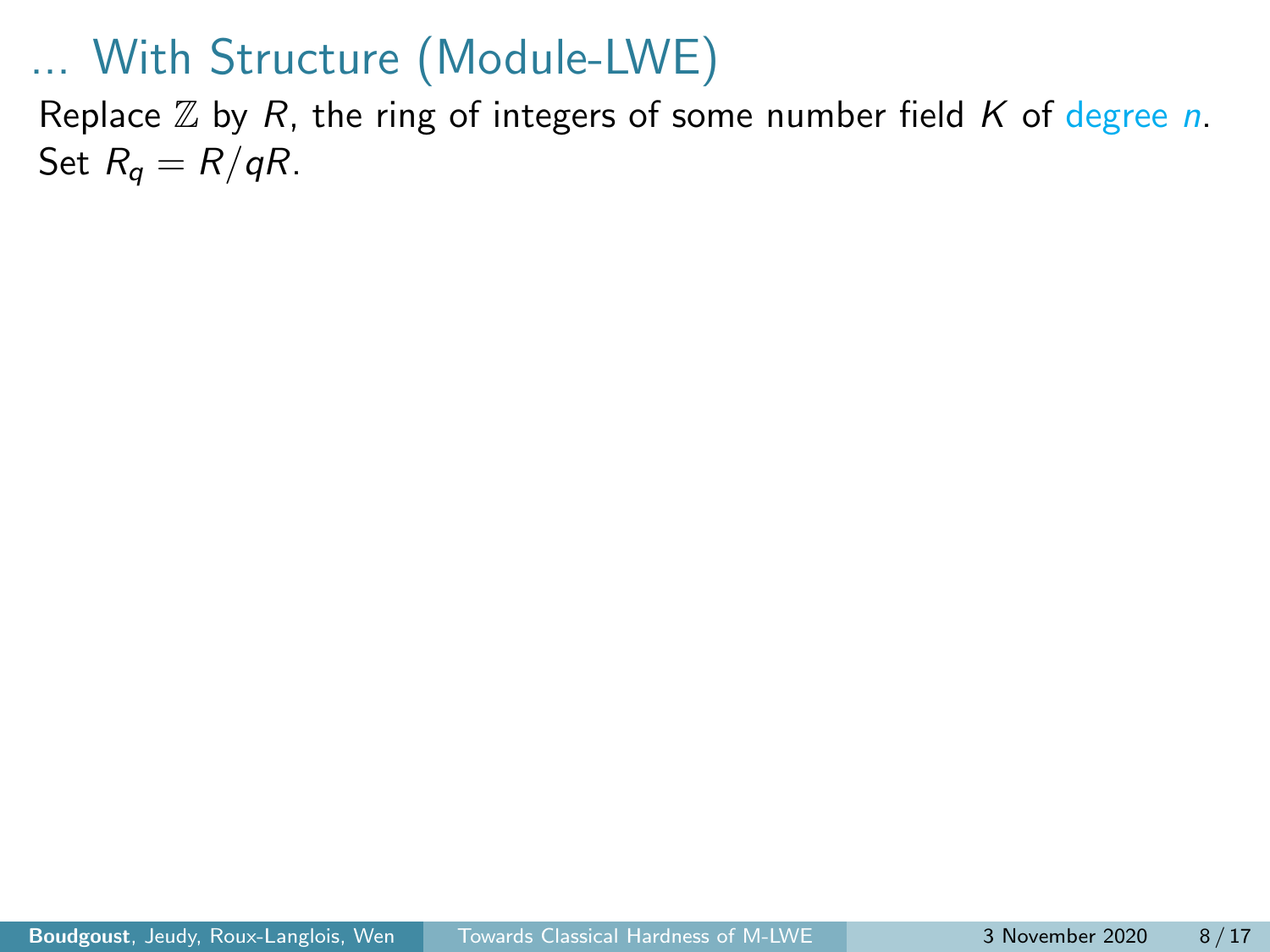Replace  $\mathbb Z$  by R, the ring of integers of some number field K of degree n. Set  $R_q = R/qR$ .

Given  $|{\mathbf A}| \sim \mathit{U} (R_q^{m \times d})$ ,  $|{\mathbf b}| \in R_q^m$ ,  $|{\mathbf s}| \sim \mathit{U} (R_q^d)$  and  $|{\mathbf e}| \sim D_{R^m, \alpha}$  s.t.



Search: Find secret s. Decision: Distinguish from  $(A, b)$ , where  $|b| \sim U(R_q^m)$ .

Boudgoust, Jeudy, Roux-Langlois, Wen [Towards Classical Hardness of M-LWE](#page-0-0) 3 November 2020 8/17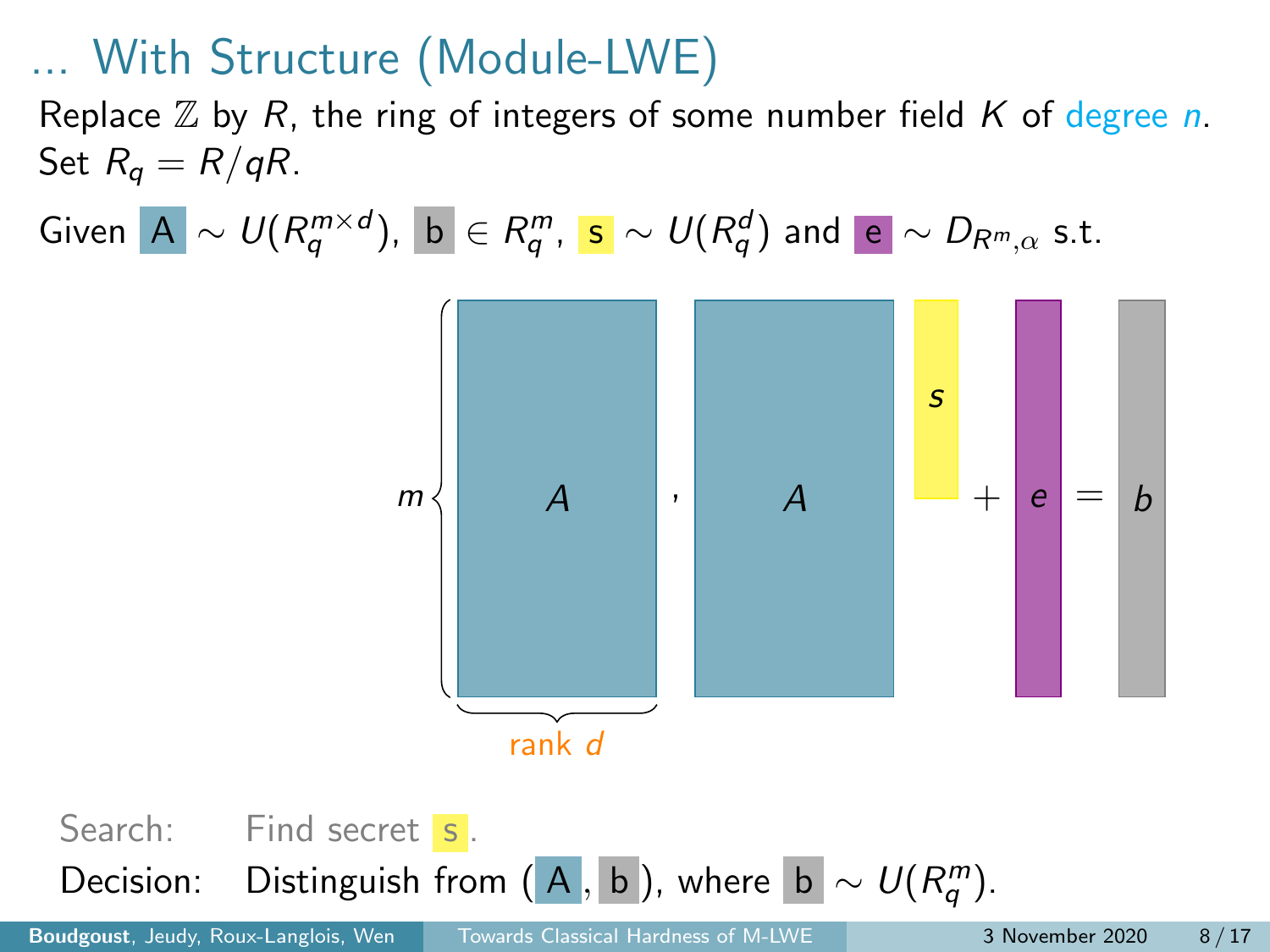Replace  $\mathbb Z$  by R, the ring of integers of some number field K of degree n. Set  $R_q = R/qR$ . For  $d = 1$ , we call this Ring-LWE.

Given  $|{\mathbf A}| \sim \mathit{U} (R_q^{m \times d})$ ,  $|{\mathbf b}| \in R_q^m$ ,  $|{\mathbf s}| \sim \mathit{U} (R_q^d)$  and  $|{\mathbf e}| \sim D_{R^m, \alpha}$  s.t.



Search: Find secret s. Decision: Distinguish from  $(\overline{A}, \overline{b})$ , where  $\overline{b} \sim U(R_q^m)$ .

Boudgoust, Jeudy, Roux-Langlois, Wen [Towards Classical Hardness of M-LWE](#page-0-0) 3 November 2020 8/17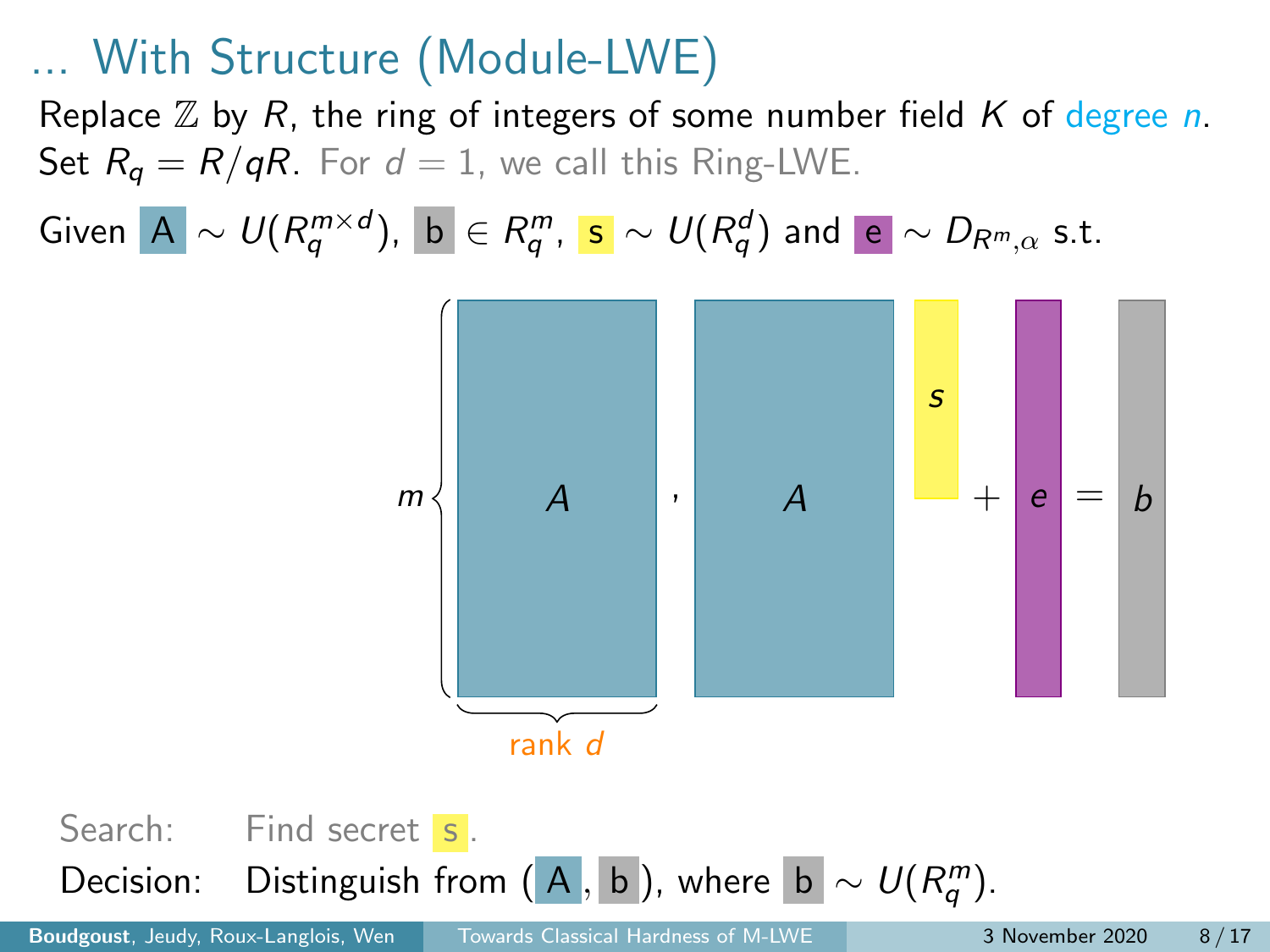Replace  $\mathbb Z$  by R, the ring of integers of some number field K of degree n. Set  $R_q = R/qR$ . For  $d = 1$ , we call this Ring-LWE.

Given  $|{\mathbf A}| \sim \mathit{U} (R_q^{m \times d})$ ,  $|{\mathbf b}| \in R_q^m$ ,  $|{\mathbf s}| \sim \mathit{U} (R_q^d)$  and  $|{\mathbf e}| \sim D_{R^m, \alpha}$  s.t.



Search: Find secret s. Decision: Distinguish from  $(\overline{A}, \overline{b})$ , where  $\overline{b} \sim U(R_q^m)$ .

Boudgoust, Jeudy, Roux-Langlois, Wen [Towards Classical Hardness of M-LWE](#page-0-0) 3 November 2020 8/17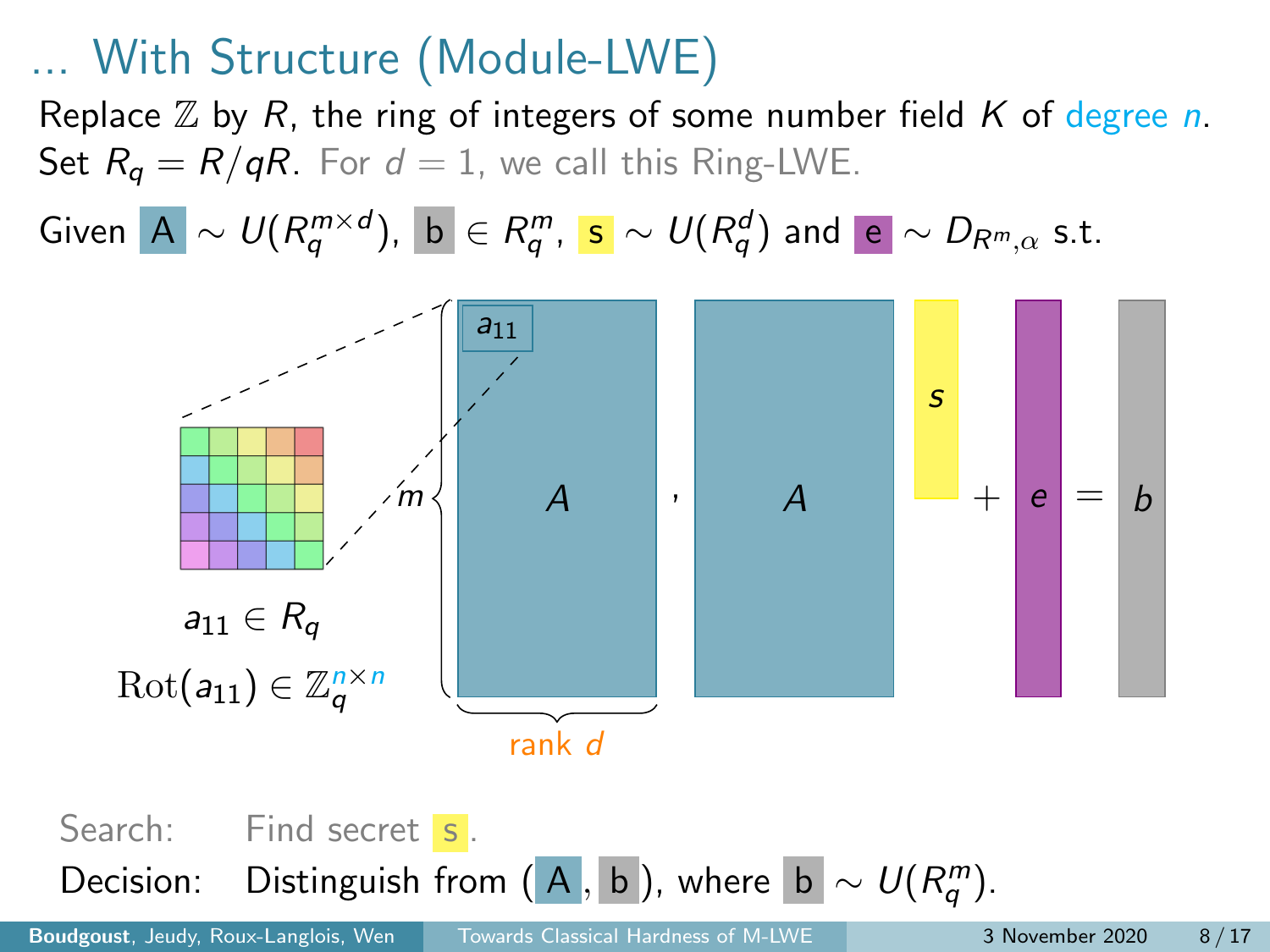#### <span id="page-22-0"></span>**Overview**







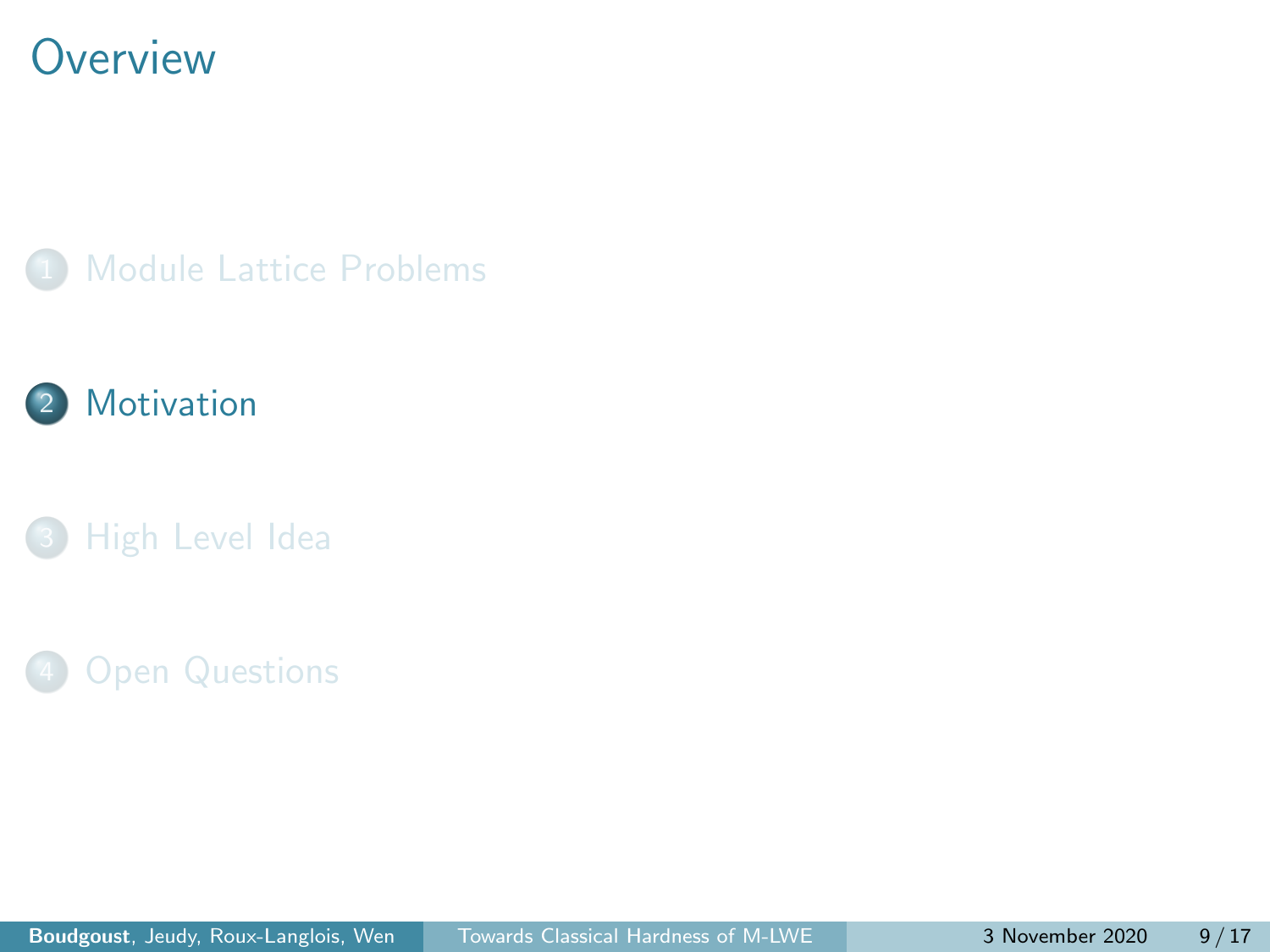#### Motivation: What we know for LWE



• [\[Reg05\]](#page-39-0): quantum reduction, LWE modulus  $q$  is poly-large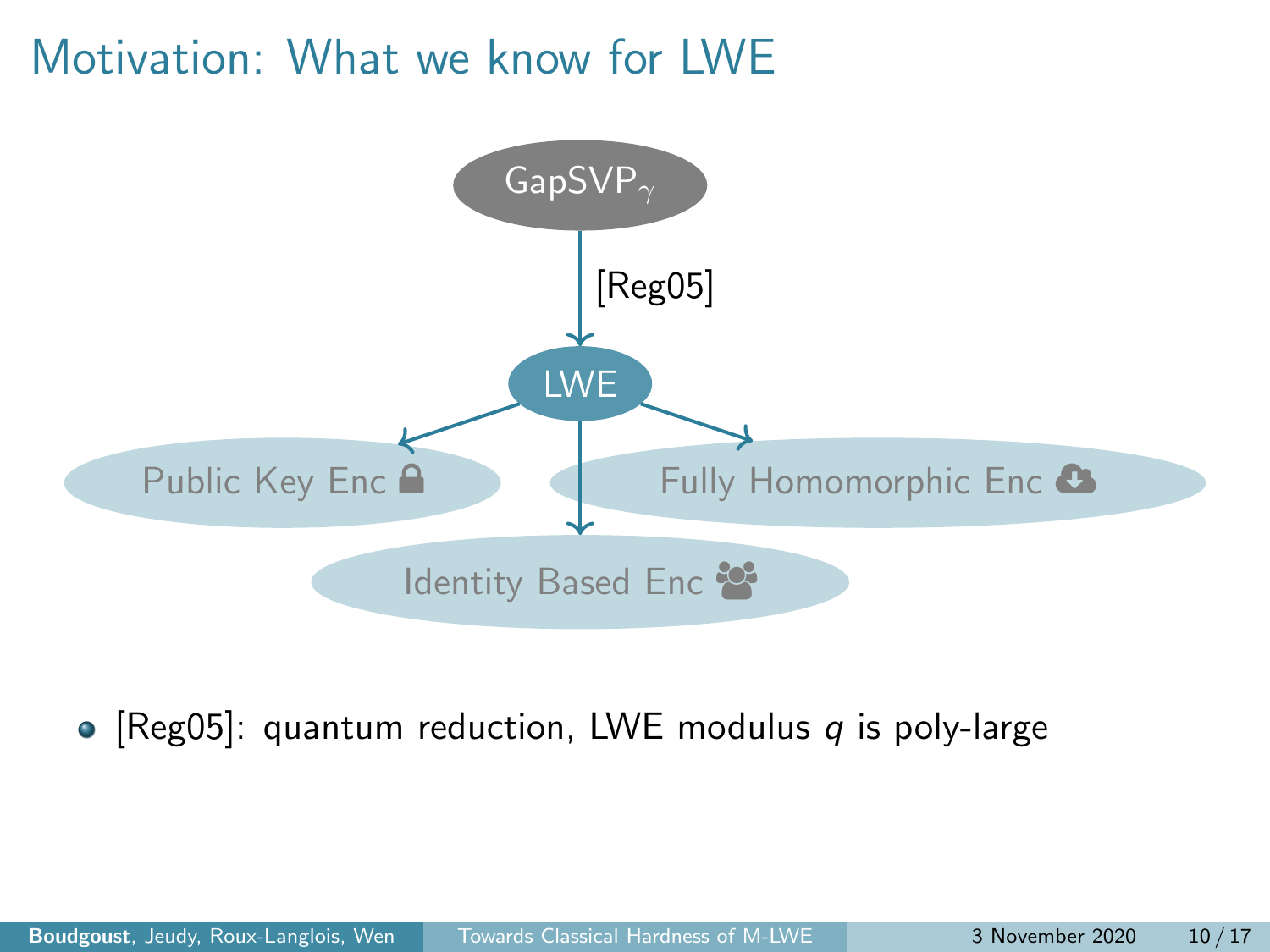## Motivation: What we know for LWE



- [\[Reg05\]](#page-39-0): quantum reduction, LWE modulus q is poly-large
- [\[Pei09\]](#page-38-1): classical reduction, LWE modulus q is exp-large
- [\[BLP](#page-38-2)<sup>+</sup>13]: classical reduction and LWE modulus q is poly-large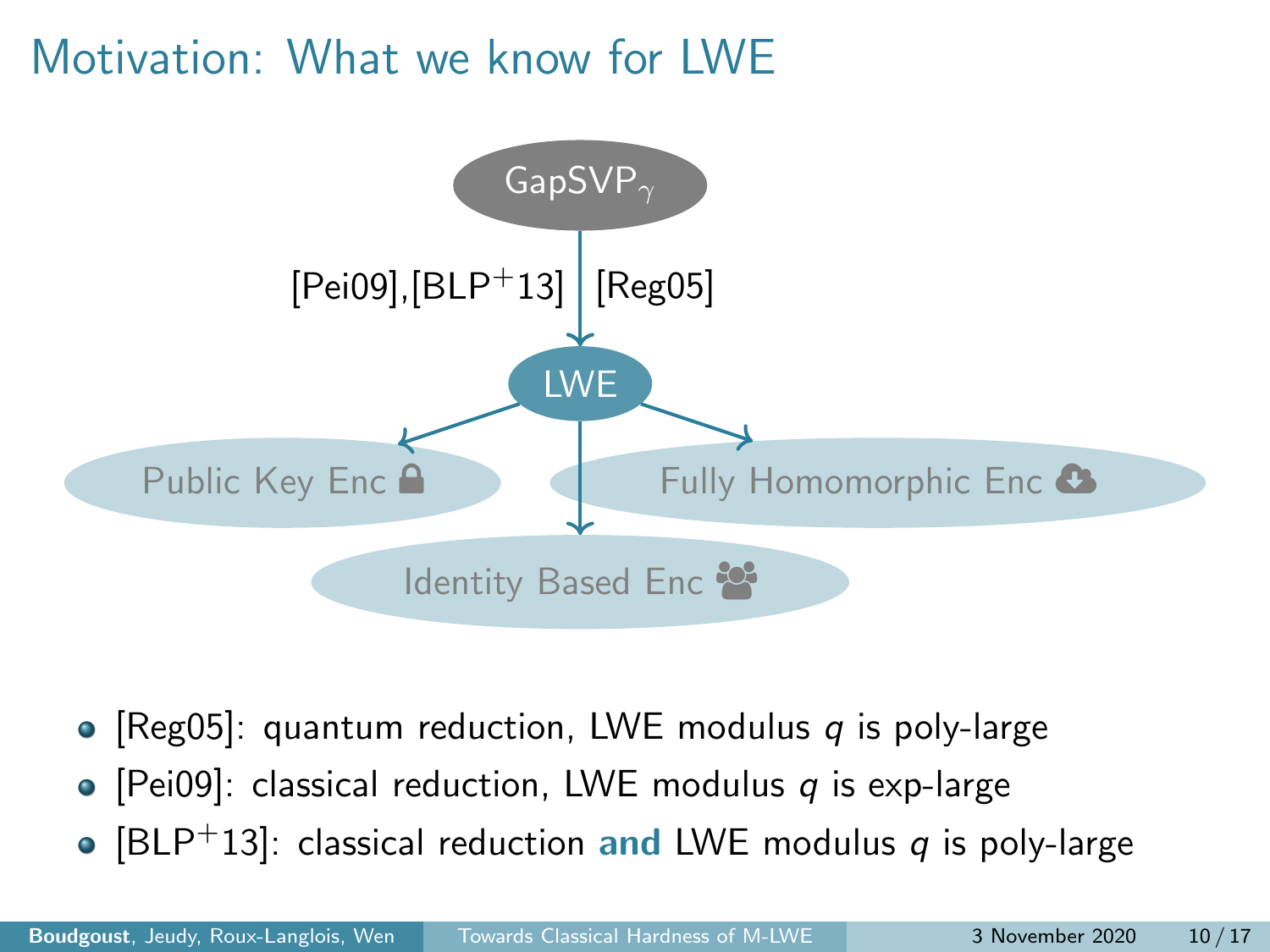#### Motivation: And what we know for Module-LWE



• [\[LS15\]](#page-38-3): quantum reduction, modulus  $q$  is poly-large, any rank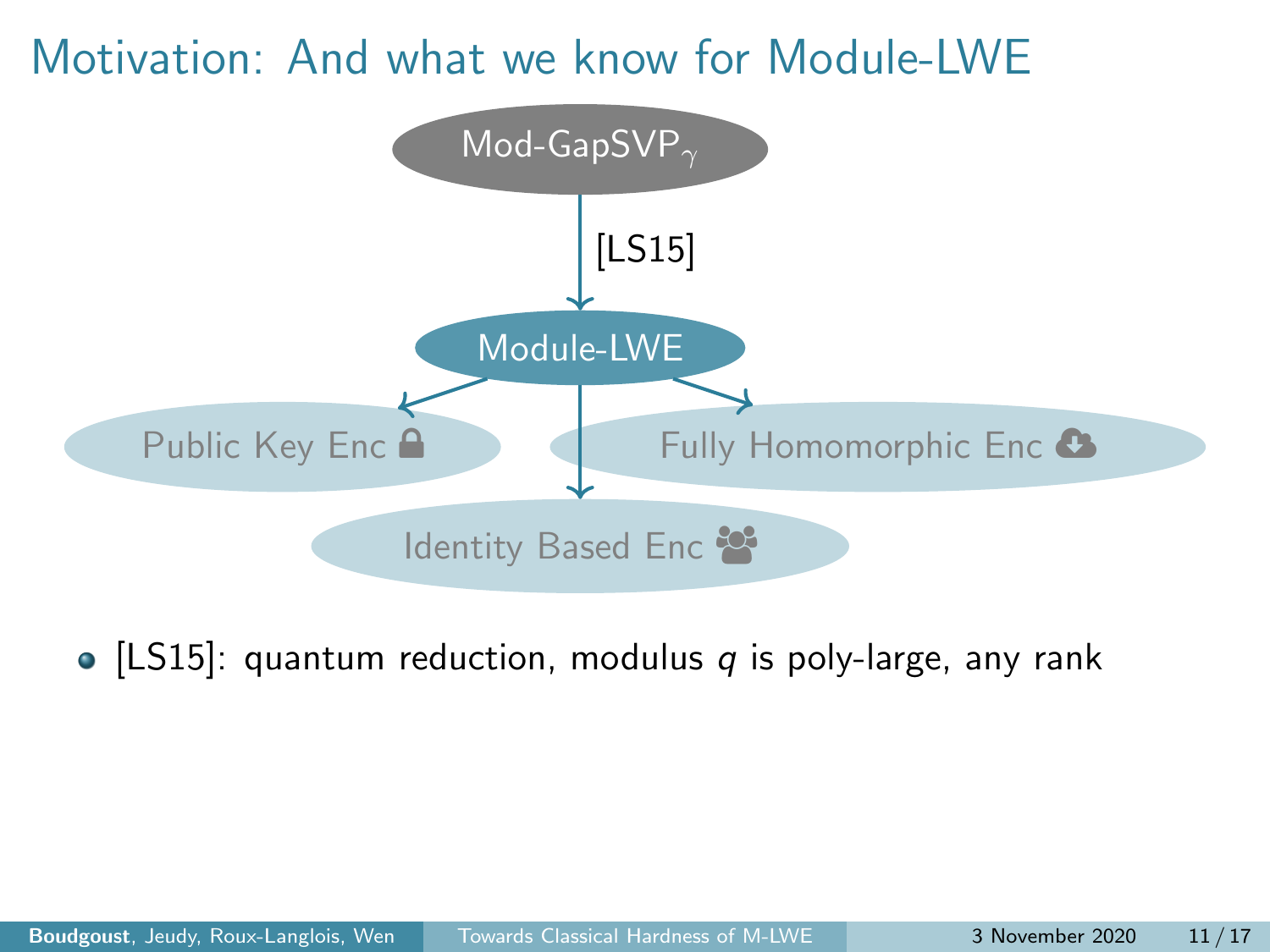#### Motivation: And what we know for Module-LWE



• [\[LS15\]](#page-38-3): quantum reduction, modulus  $q$  is poly-large, any rank Folklore: adapting [\[Pei09\]](#page-38-1) gives classical reduction, for any rank, **but** modulus  $q$  is exp-large, and only search variant  $\triangle$  No search-to-decision reduction for exp-large modulus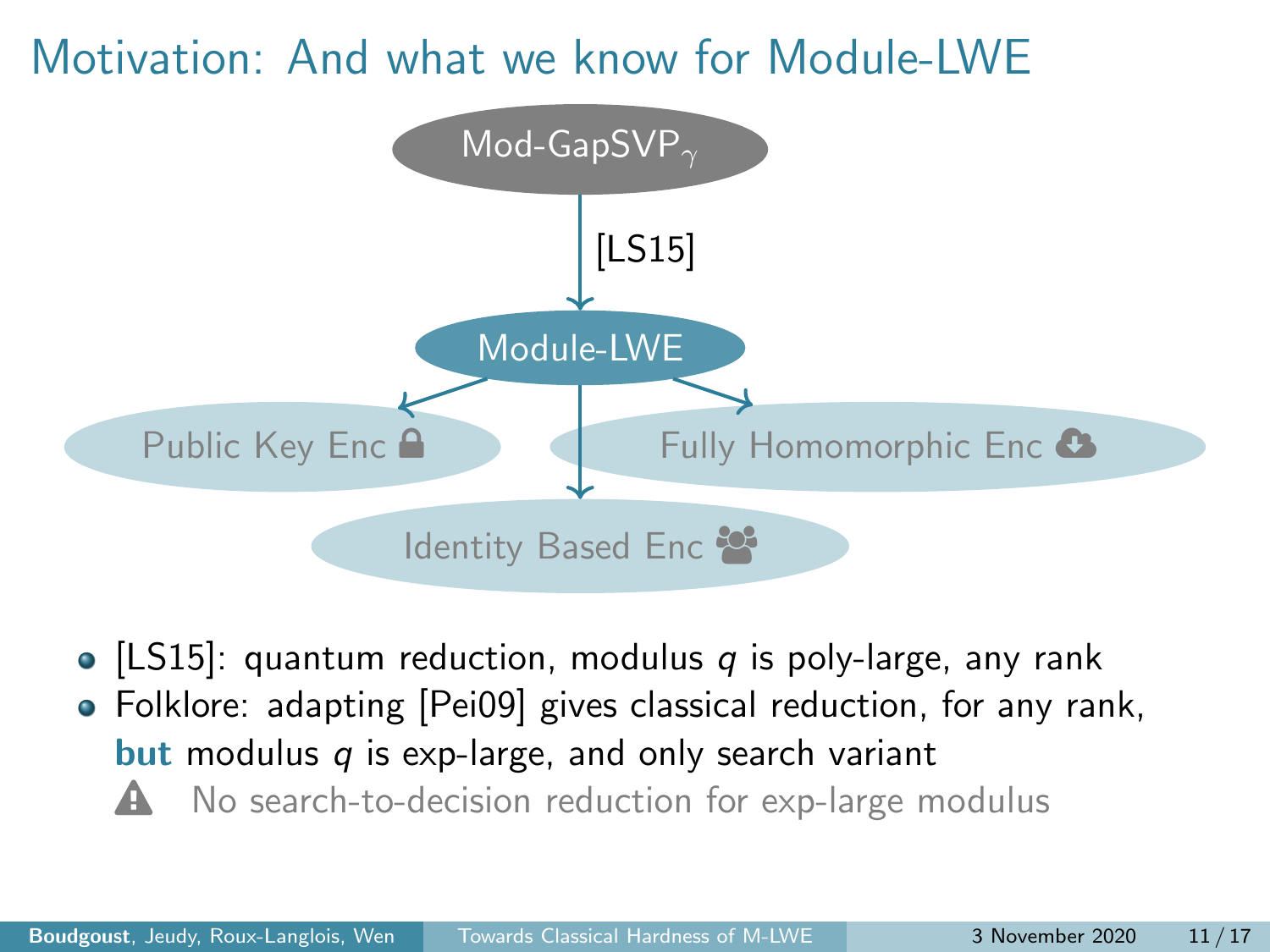## Motivation: And what we know for Module-LWE



- [\[LS15\]](#page-38-3): quantum reduction, modulus  $q$  is poly-large, any rank
- Folklore: adapting [\[Pei09\]](#page-38-1) gives classical reduction, for any rank, **but** modulus  $q$  is exp-large, and only search variant
	- $\triangle$  No search-to-decision reduction for exp-large modulus
- **Our work:** classical and modulus is poly-large and decisional, but rank linear

Boudgoust, Jeudy, Roux-Langlois, Wen [Towards Classical Hardness of M-LWE](#page-0-0) 3 November 2020 11/17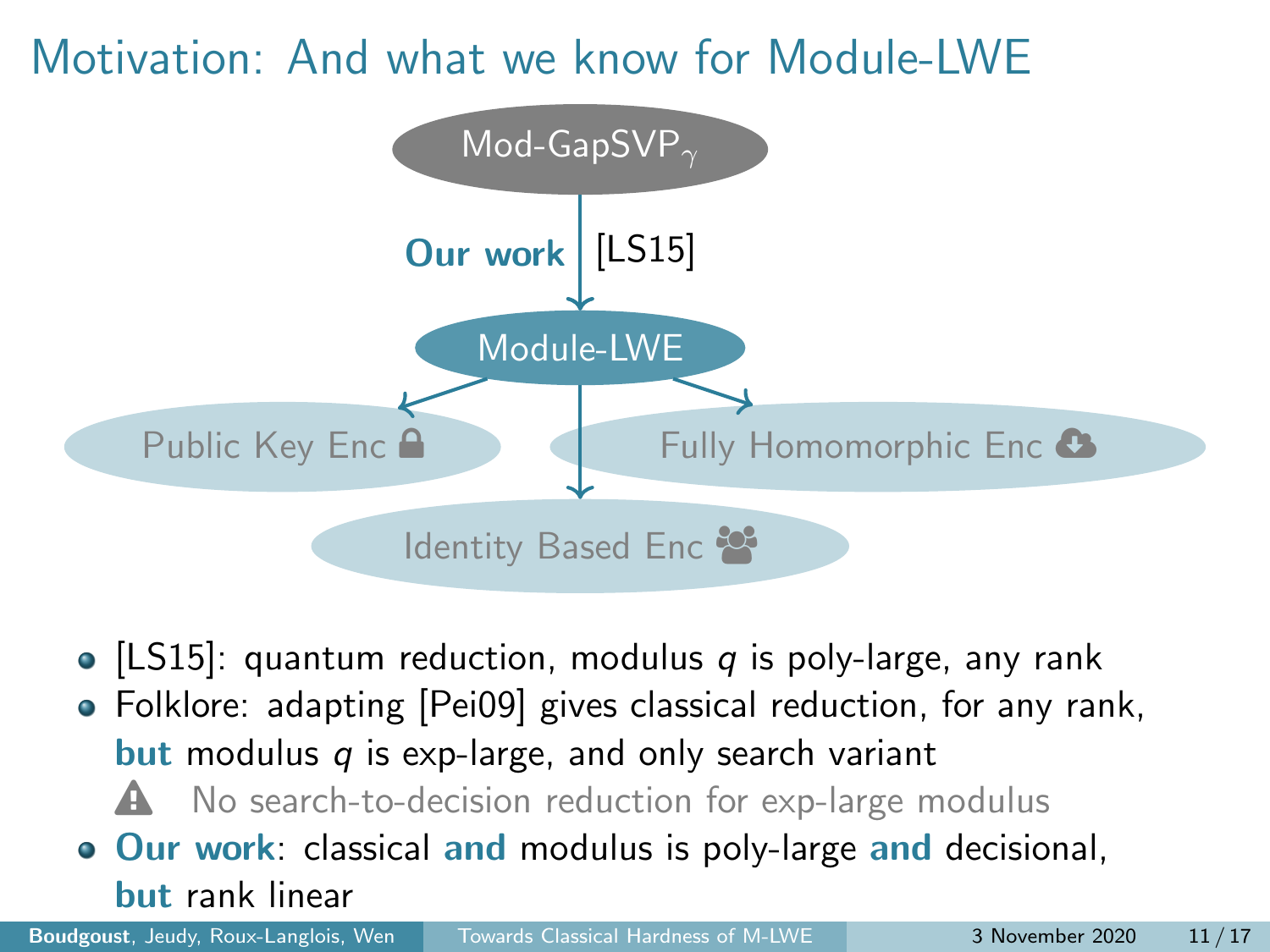# Why do we care?

Multiple third-round candidates for the NIST standardization process are based on Module-LWE (and variants)

Public Key Encryption **A** 

- Crystals-Kyber: Module-LWE
- Saber: Module-LWR (deterministic variant)

Digital Signature

Crystals-Dilithium: Module-LWE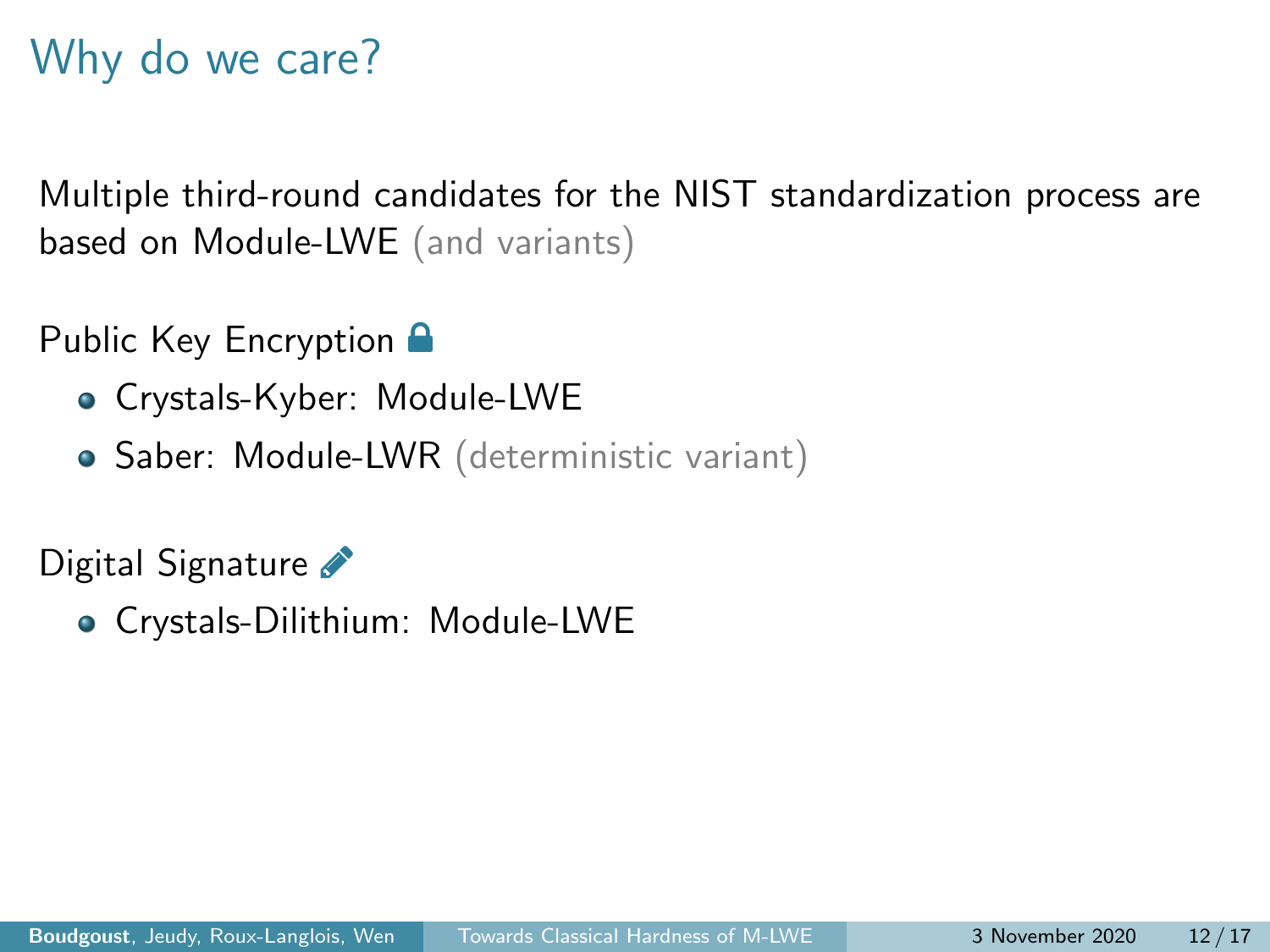# Why do we care?

Multiple third-round candidates for the NIST standardization process are based on Module-LWE (and variants)

Public Key Encryption **A** 

- Crystals-Kyber: Module-LWE
- Saber: Module-LWR (deterministic variant)

Digital Signature

Crystals-Dilithium: Module-LWE

However, they only require very small ranks, between 2 and 5, much smaller than *n*.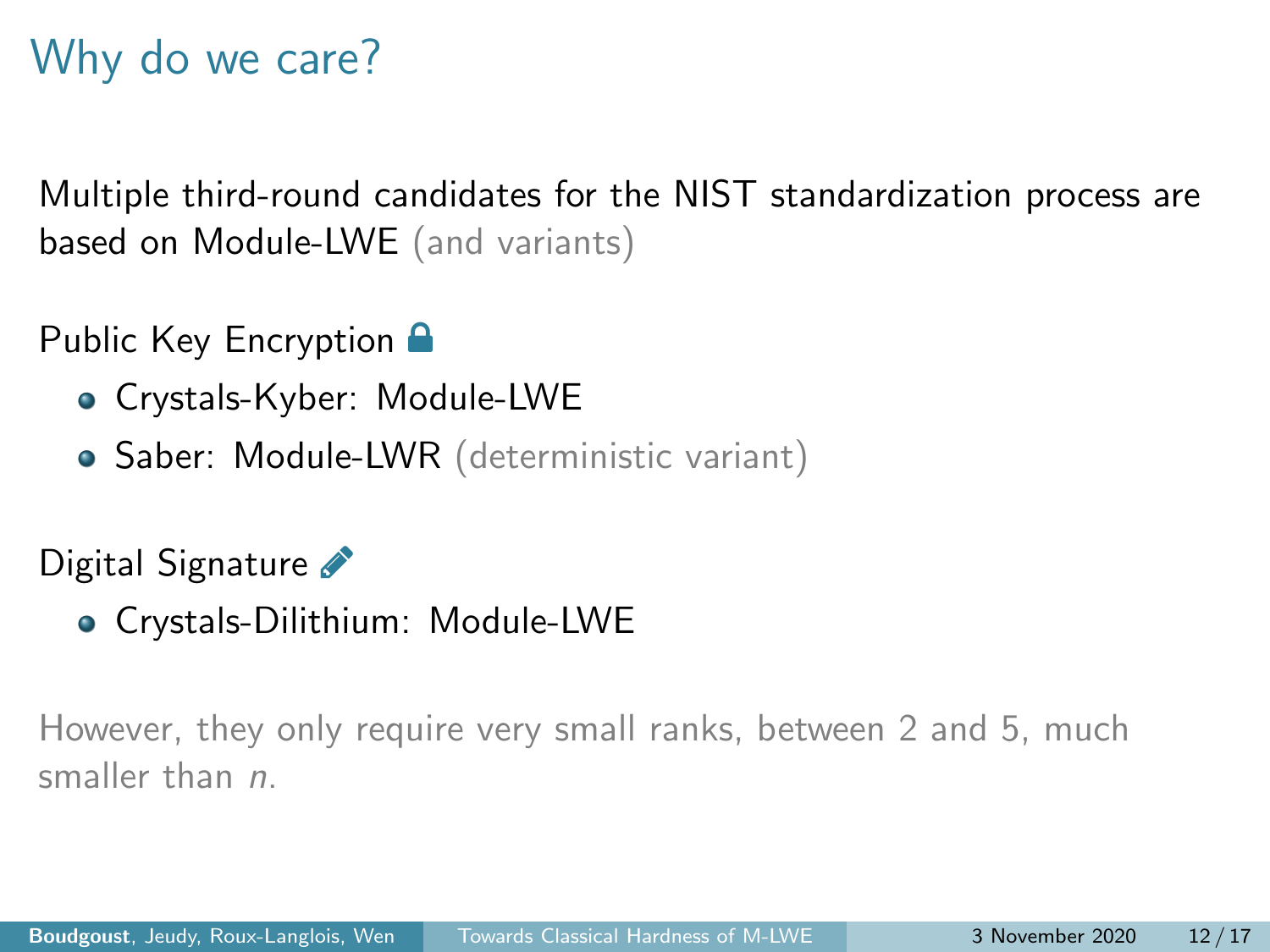#### <span id="page-30-0"></span>**Overview**







#### **[Open Questions](#page-35-0)**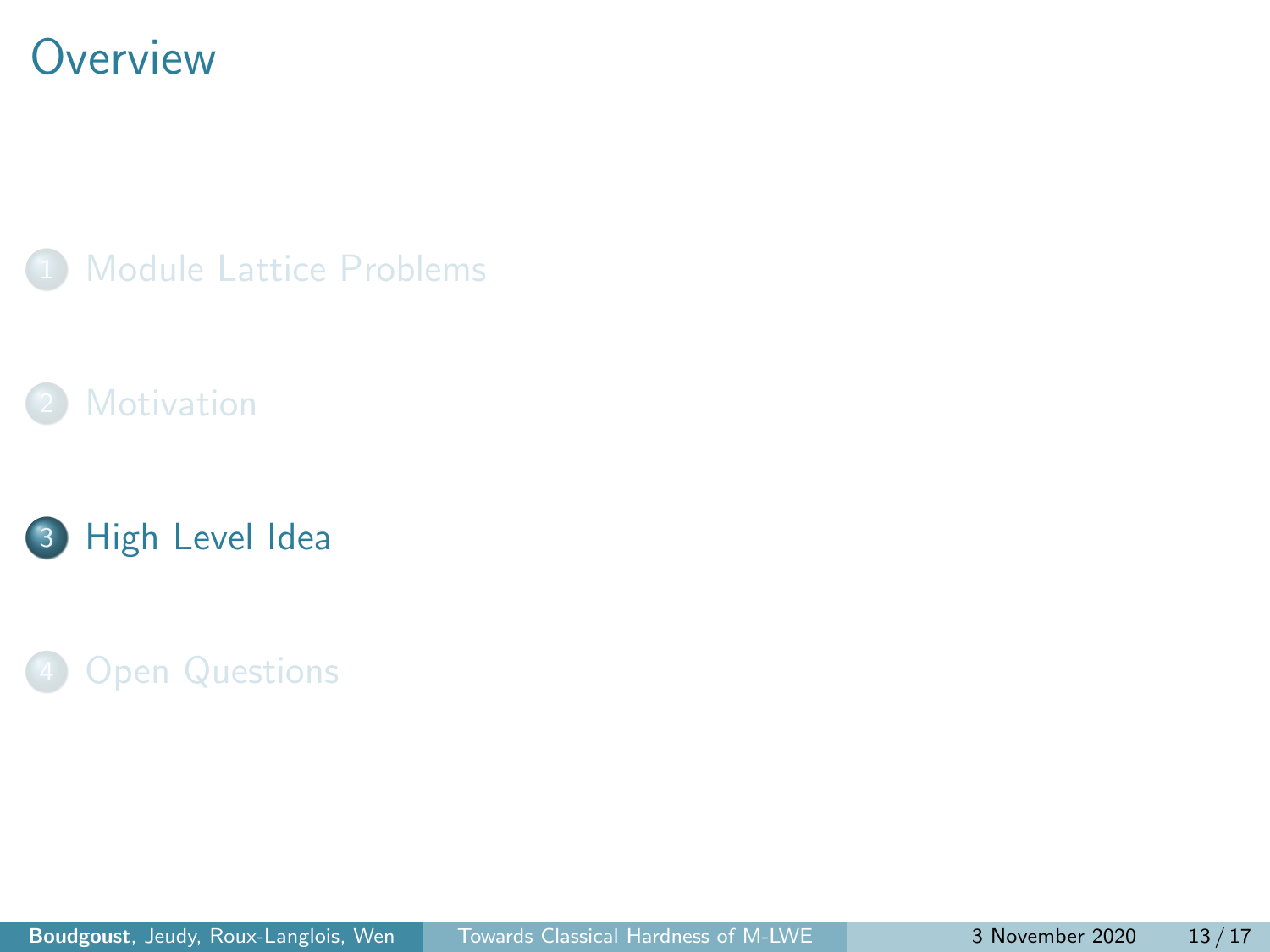# High level idea following  $[BLP+13]$  $[BLP+13]$

- Step 1: Classical reduction from Mod-GapSVP<sub> $\gamma$ </sub> to decisional Module-LWE with exp-large modulus
	- Adapting and merging module variants of [\[Pei09\]](#page-38-1) (classical) and [\[PRS17\]](#page-39-1) (decisional), using the Oracle Hidden Center Problem.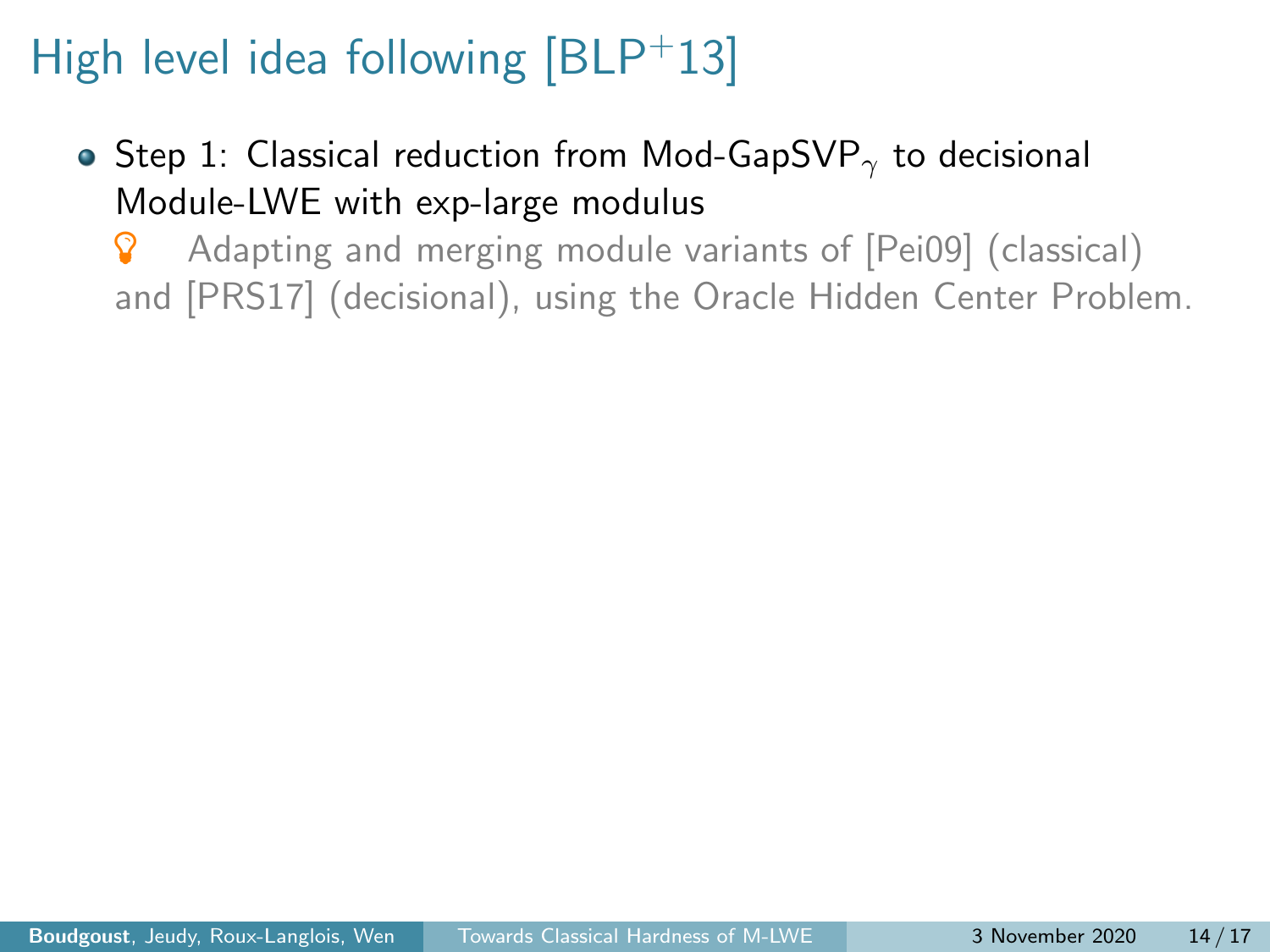# High level idea following  $[BLP+13]$  $[BLP+13]$

- Step 1: Classical reduction from Mod-GapSVP<sub> $\gamma$ </sub> to decisional Module-LWE with exp-large modulus
	- Adapting and merging module variants of [\[Pei09\]](#page-38-1) (classical) and [\[PRS17\]](#page-39-1) (decisional), using the Oracle Hidden Center Problem.
- Step 2: Reduction from decisional Module-LWE and search Module-LWE to search Module-LWE with binary secret
	- Trivial decision-to-search reduction, intelligent noise flooding using the Rényi Divergence applied to LWE-analogue [\[GKPV10\]](#page-38-4), much simpler than  $[BLP+13]$  $[BLP+13]$ .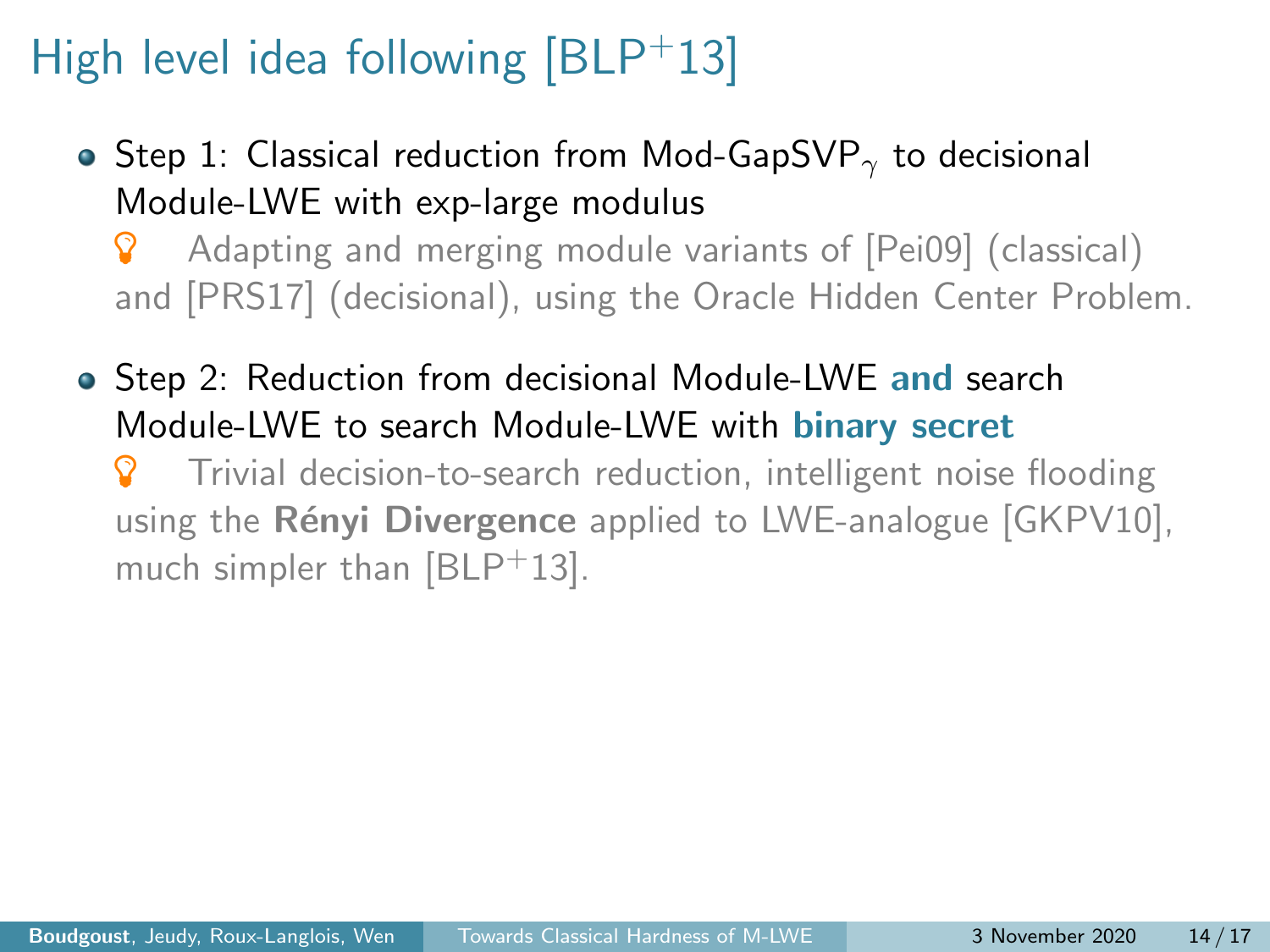# High level idea following  $[BLP+13]$  $[BLP+13]$

- Step 1: Classical reduction from Mod-GapSVP<sub> $\gamma$ </sub> to decisional Module-LWE with exp-large modulus
	- Adapting and merging module variants of [\[Pei09\]](#page-38-1) (classical) and [\[PRS17\]](#page-39-1) (decisional), using the Oracle Hidden Center Problem.
- Step 2: Reduction from decisional Module-LWE and search Module-LWE to search Module-LWE with binary secret
	- Trivial decision-to-search reduction, intelligent noise flooding using the Rényi Divergence applied to LWE-analogue [\[GKPV10\]](#page-38-4), much simpler than  $[BLP+13]$  $[BLP+13]$ .
- Step 3: Modulus reduction from exp-large to poly-large modulus for Module-LWE with binary secret
	- Using [\[AD17\]](#page-38-5), computing bounds on singular values of rotation matrix, loss in the reduction depends on the norm of the secret, optimal for binary.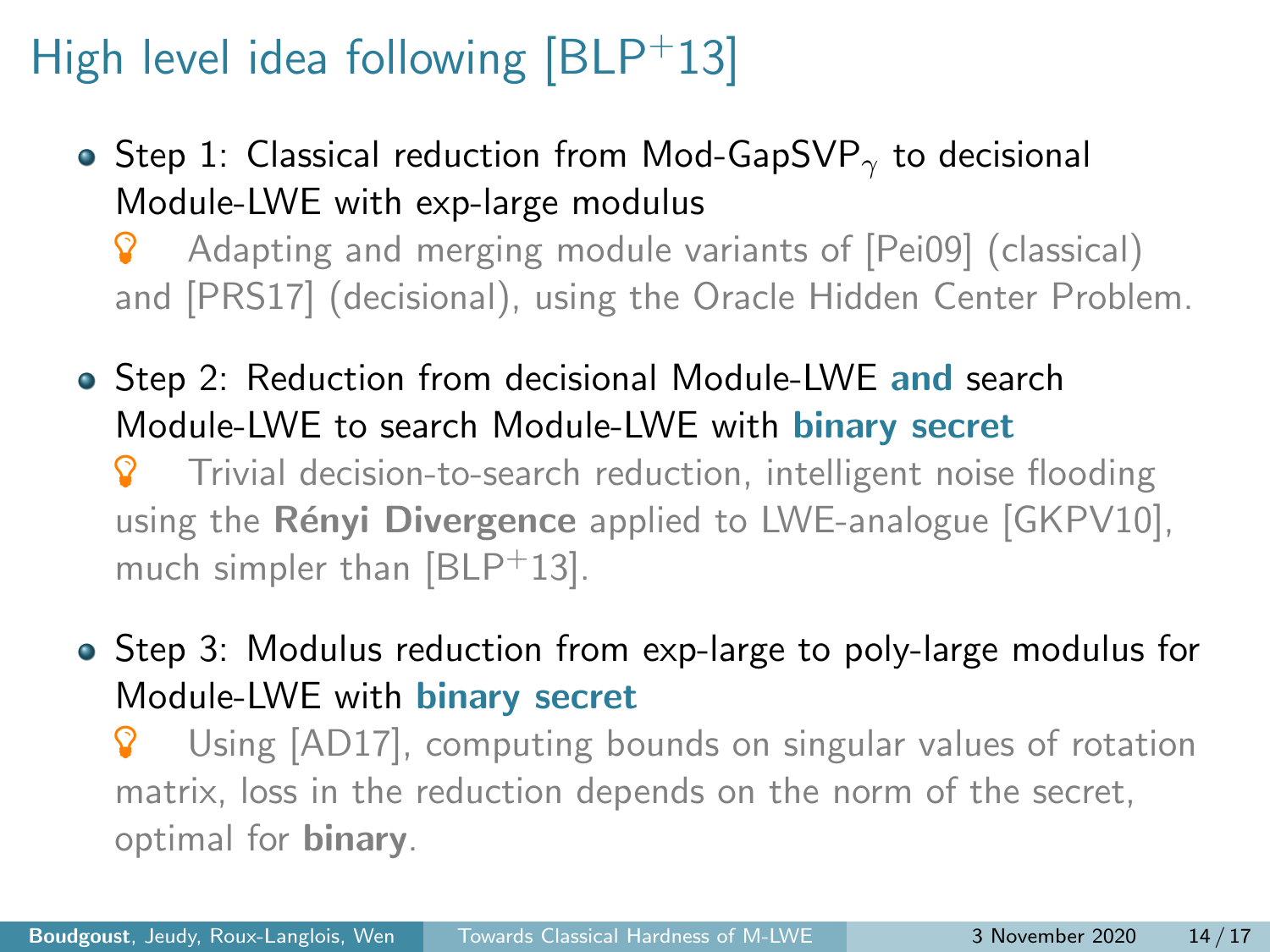#### From the idea to the full proof ...

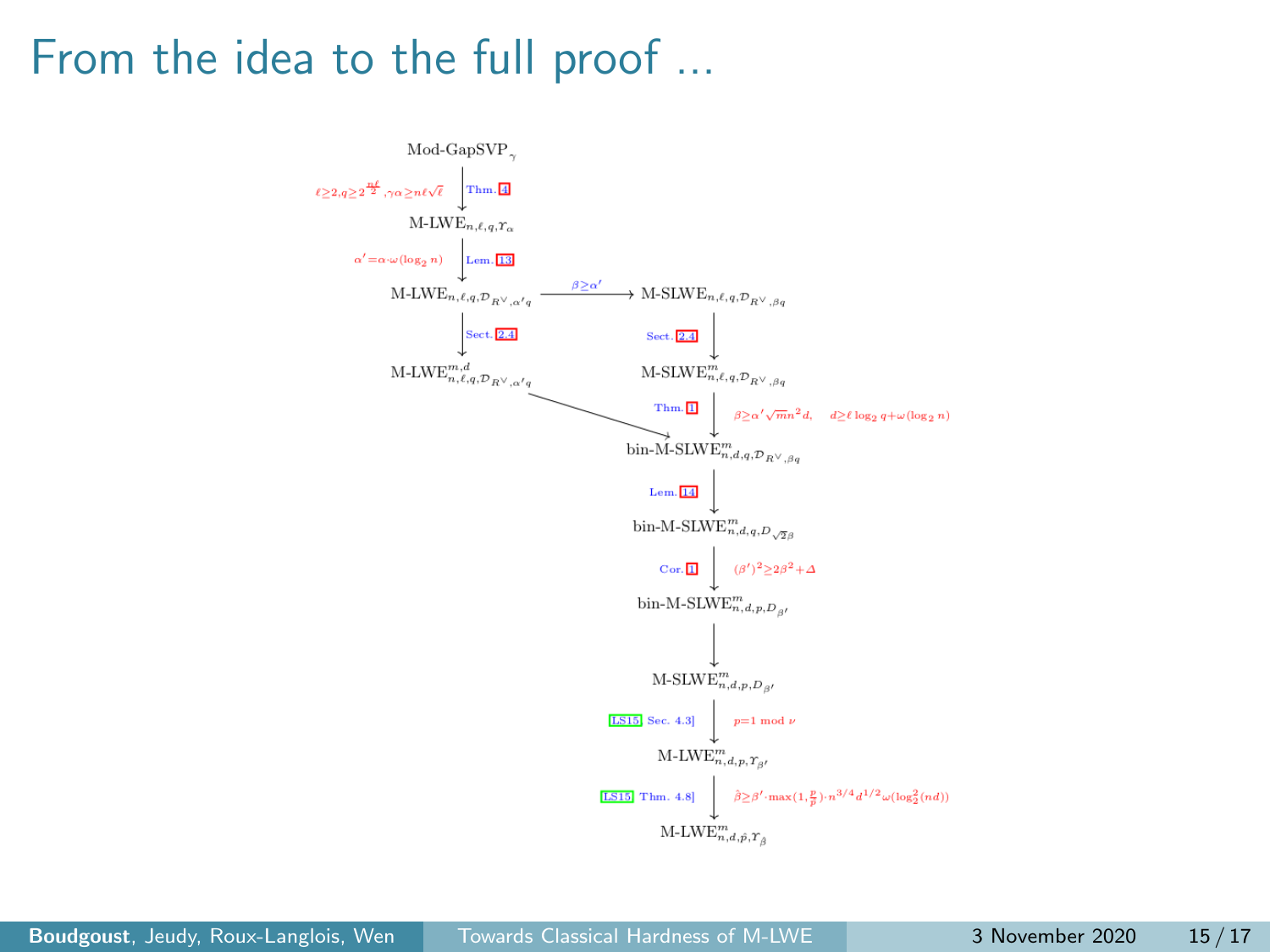#### <span id="page-35-0"></span>**Overview**

**[Module Lattice Problems](#page-8-0)** 



**[High Level Idea](#page-30-0)** 

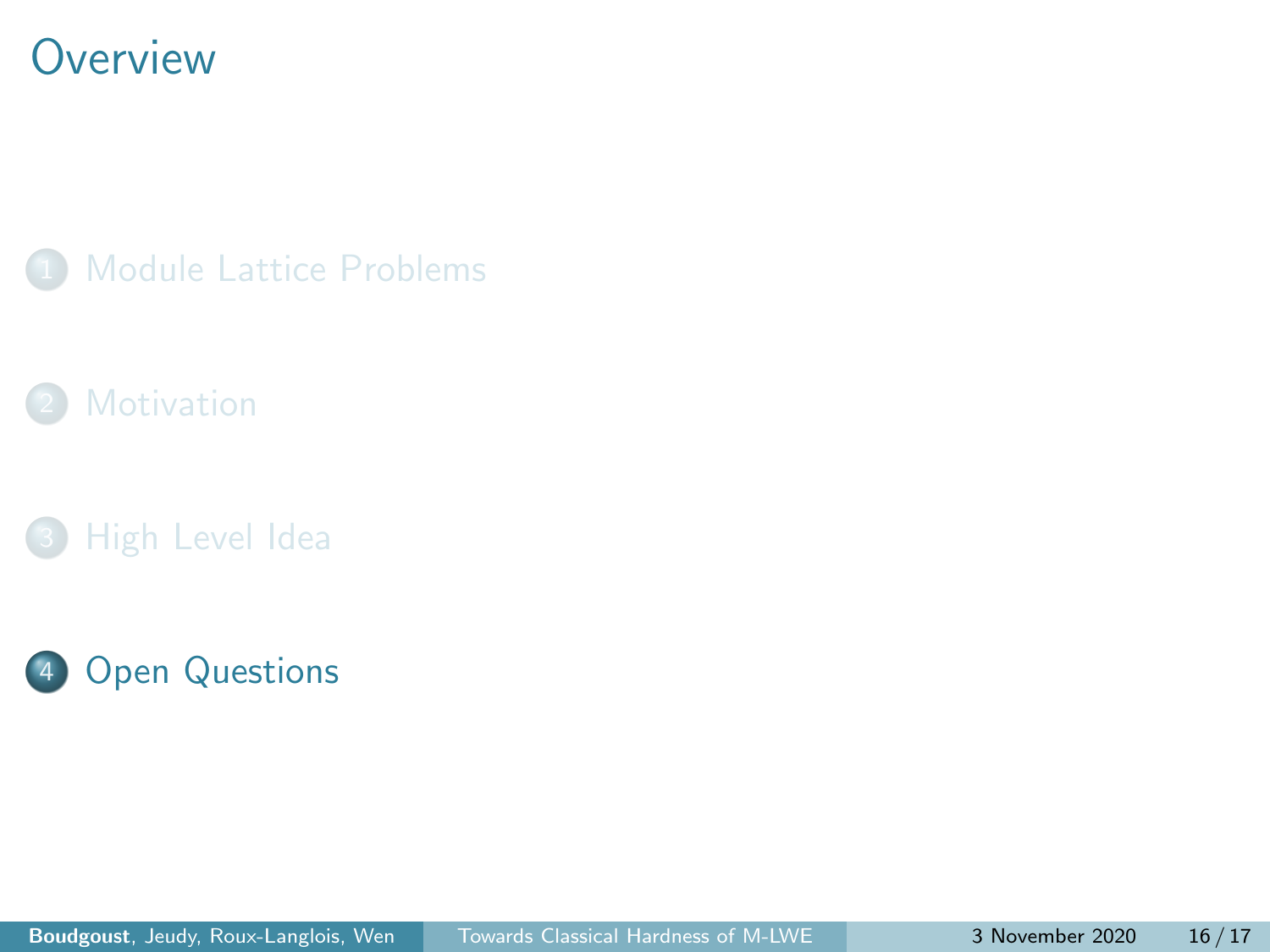## Further work and open questions

#### Work in progress  $\mathbf{\Phi}_{\mathbf{s}}^{\mathbf{s}}$

Refined proof for hardness of binary Module-LWE Independent of number of samples

Open questions ?

- Smaller rank, in particular rank equals 1 (Ring-LWE)
- Other number fields than power-of-two cyclotomics (bounds on singular values on the rotation matrix)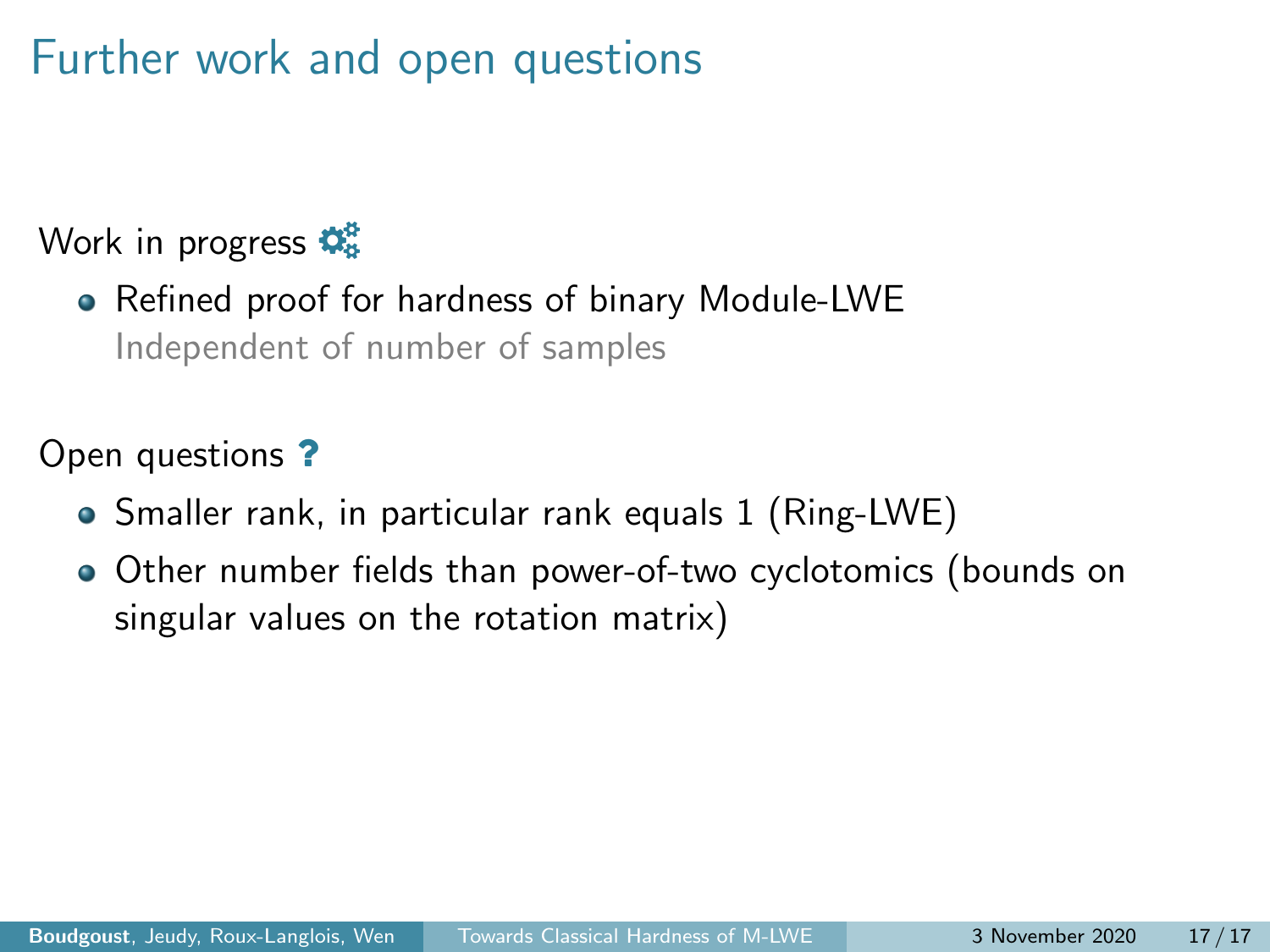## Further work and open questions

#### Work in progress  $\mathbf{\Phi}_{\mathbf{s}}^{\mathbf{s}}$

Refined proof for hardness of binary Module-LWE Independent of number of samples

Open questions ?

- Smaller rank, in particular rank equals 1 (Ring-LWE)
- Other number fields than power-of-two cyclotomics (bounds on singular values on the rotation matrix)

# Thank you.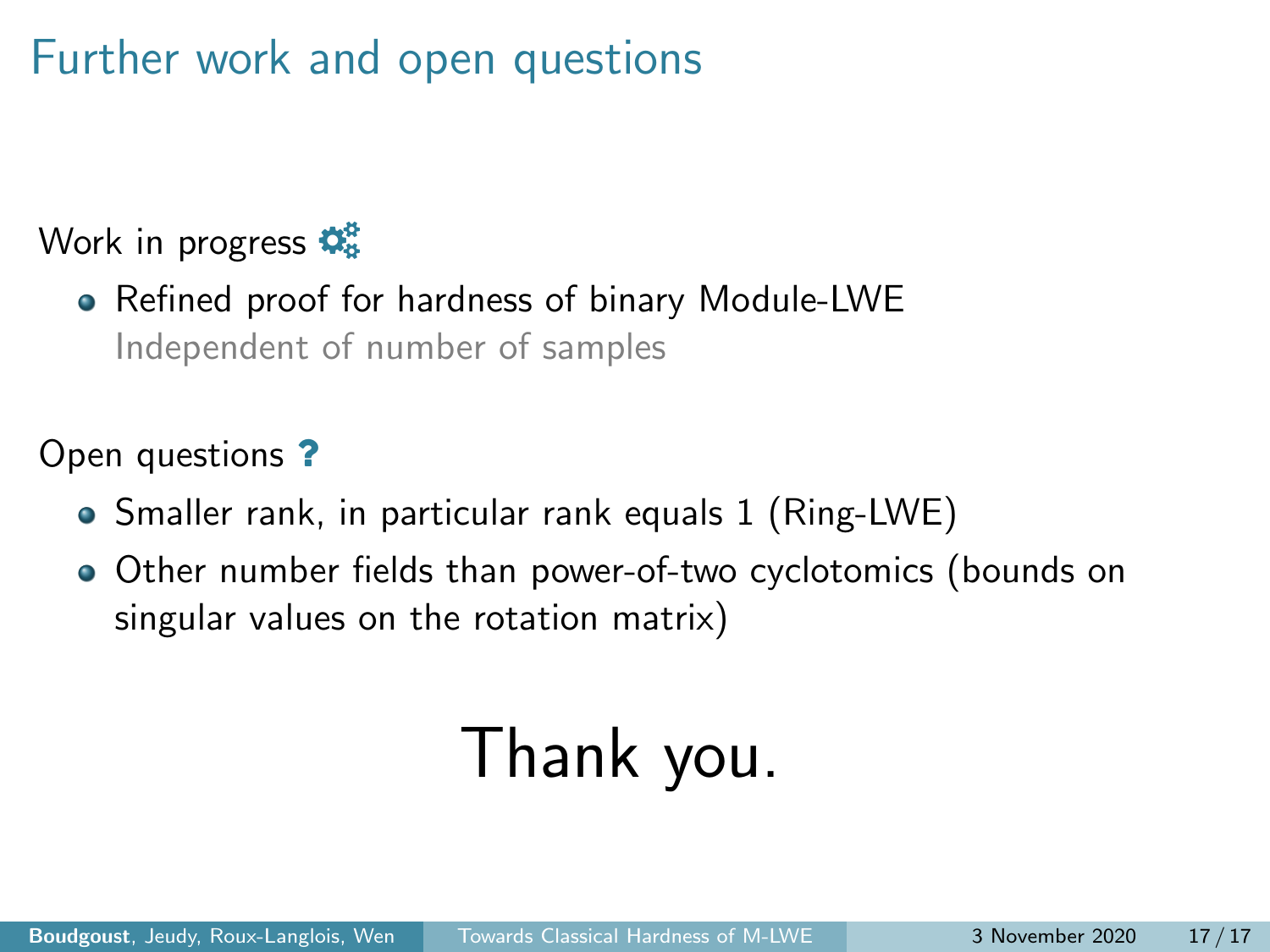#### <span id="page-38-5"></span><span id="page-38-0"></span>M. R. Albrecht and A. Deo.

Large modulus ring-lwe  $>$  module-lwe.

In Advances in Cryptology - ASIACRYPT 2017, Hong Kong, China, December 3-7, 2017, Proceedings, Part I, pages 267–296, 2017.

- <span id="page-38-2"></span>Z. Brakerski, A. Langlois, C. Peikert, O. Regev, and D. Stehlé. Classical hardness of learning with errors. In Symposium on Theory of Computing Conference, STOC'13, Palo Alto, CA, USA, June 1-4, 2013, pages 575–584, 2013.
- <span id="page-38-4"></span>S. Goldwasser, Y. T. Kalai, C. Peikert, and V. Vaikuntanathan. Robustness of the learning with errors assumption. In Innovations in Computer Science - ICS 2010, Tsinghua University,

Beijing, China, January 5-7, 2010. Proceedings, pages 230–240. Tsinghua University Press, 2010.

#### <span id="page-38-3"></span>A. Langlois and D. Stehlé.

Worst-case to average-case reductions for module lattices. Des. Codes Cryptogr., 75(3):565–599, 2015.

<span id="page-38-1"></span>C. Peikert.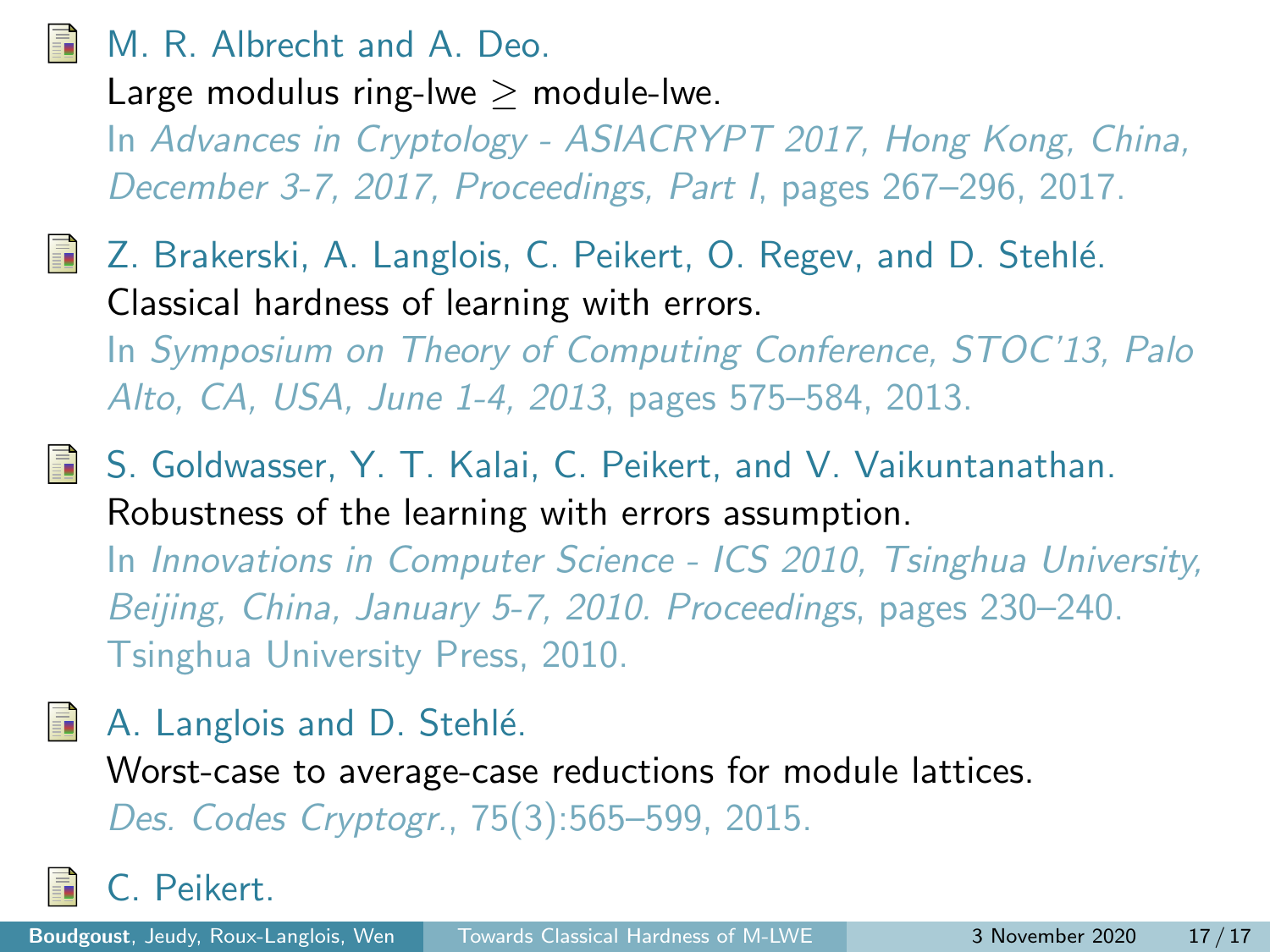Public-key cryptosystems from the worst-case shortest vector problem: extended abstract.

In Proceedings of the 41st Annual ACM Symposium on Theory of Computing, STOC 2009, Bethesda, MD, USA, May 31 - June 2, 2009, pages 333–342, 2009.

<span id="page-39-1"></span>量 C. Peikert, O. Regev, and N. Stephens-Davidowitz. Pseudorandomness of ring-lwe for any ring and modulus. In Proceedings of the 49th Annual ACM SIGACT Symposium on Theory of Computing, STOC 2017, Montreal, QC, Canada, June 19-23, 2017, pages 461–473, 2017.

<span id="page-39-0"></span>

O. Regev.

On lattices, learning with errors, random linear codes, and cryptography.

In Proceedings of the 37th Annual ACM Symposium on Theory of Computing, Baltimore, MD, USA, May 22-24, 2005, pages 84–93, 2005.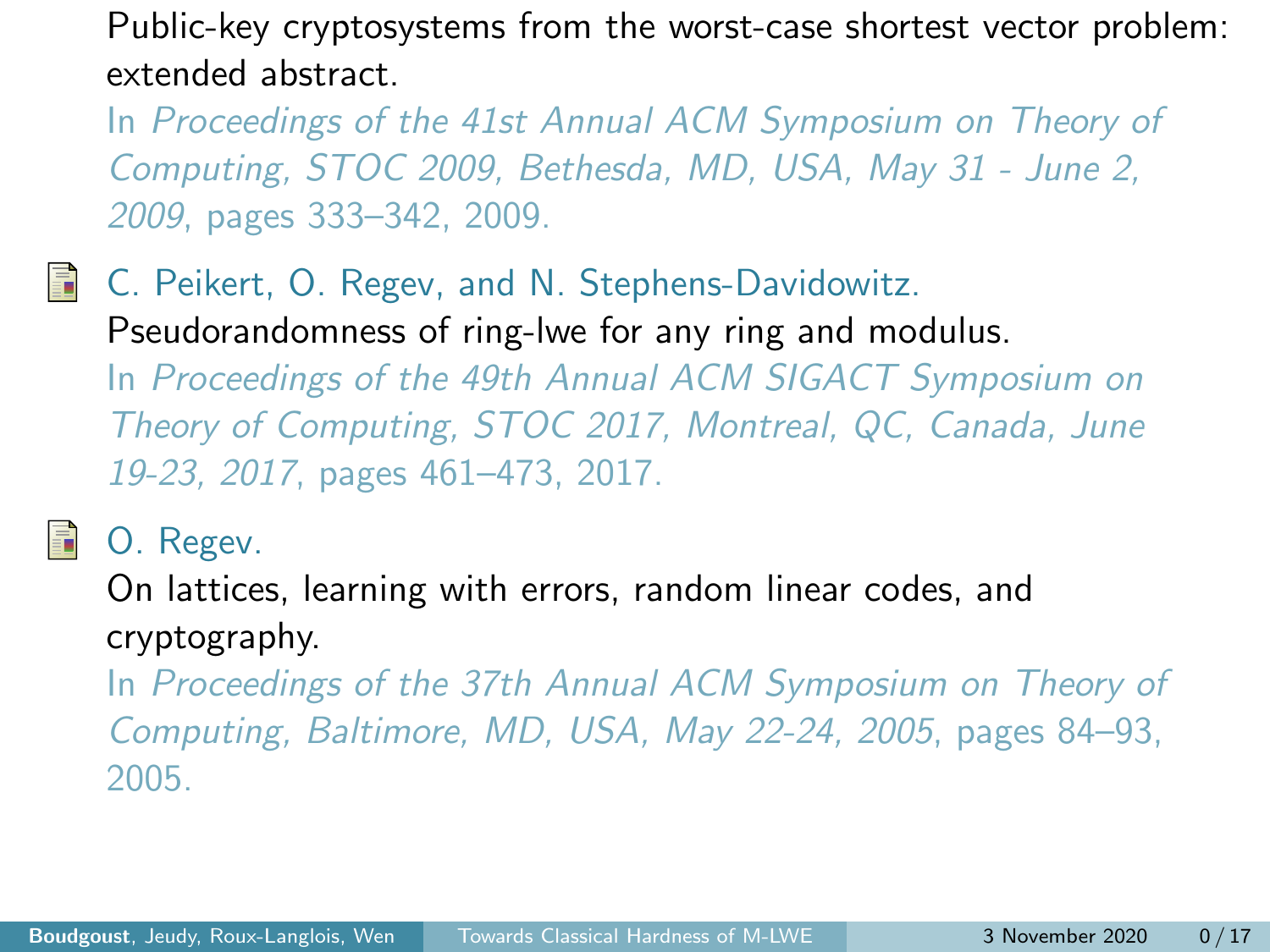# Backup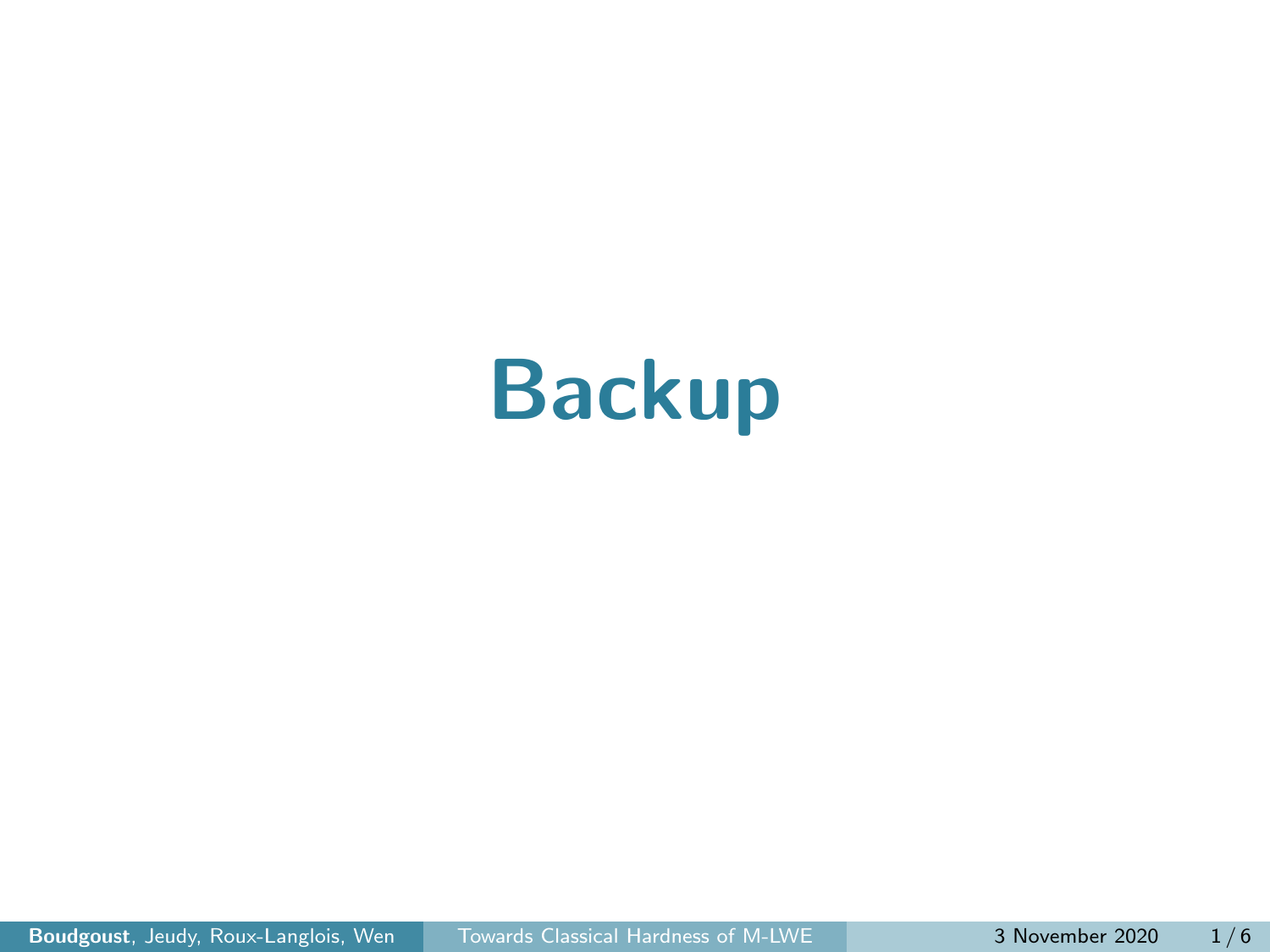# Concrete Example  $1/2$   $\Theta$

Let K be the 4-th cyclotomic number field, having degree 2.  $K = \mathbb{Q}[x]/(x^2 + 1)$ , where  $x^2 + 1 = (x - i)(x + i)$ .

 $\triangle$  Very low degree, not suited for real crypto schemes.

Let  $f = 3x + 4$  and  $g = -6x + 1$  be elements in K.

4 Addition:

\n
$$
f + g = -3x + 5 \qquad \in K
$$
\n4 Multiplication:

\n
$$
f \cdot g = (3x + 4)(-6x + 1)
$$
\n
$$
= -18x^{2} + 3x - 24x + 4 \quad (\text{use } x^{2} + 1 = 0)
$$
\n
$$
= (3 - 24)x + (4 + 18)
$$
\n
$$
= -21x + 22 \qquad \in K
$$

Then, for every  $f \in K$ , the canonical embedding  $\sigma$  is given by  $\sigma(f) = (f(i), f(-i)) \in \mathbb{C}^2$ .

For example  $\sigma(3x + 4) = (3i + 4, -3i + 4)$ . Thus,  $\sigma$  ([(3x + 4), (-6x + 1)]  $\cdot \mathbb{Z}[x]/(x^2+1)$ ) defines a module lattice of rank 2.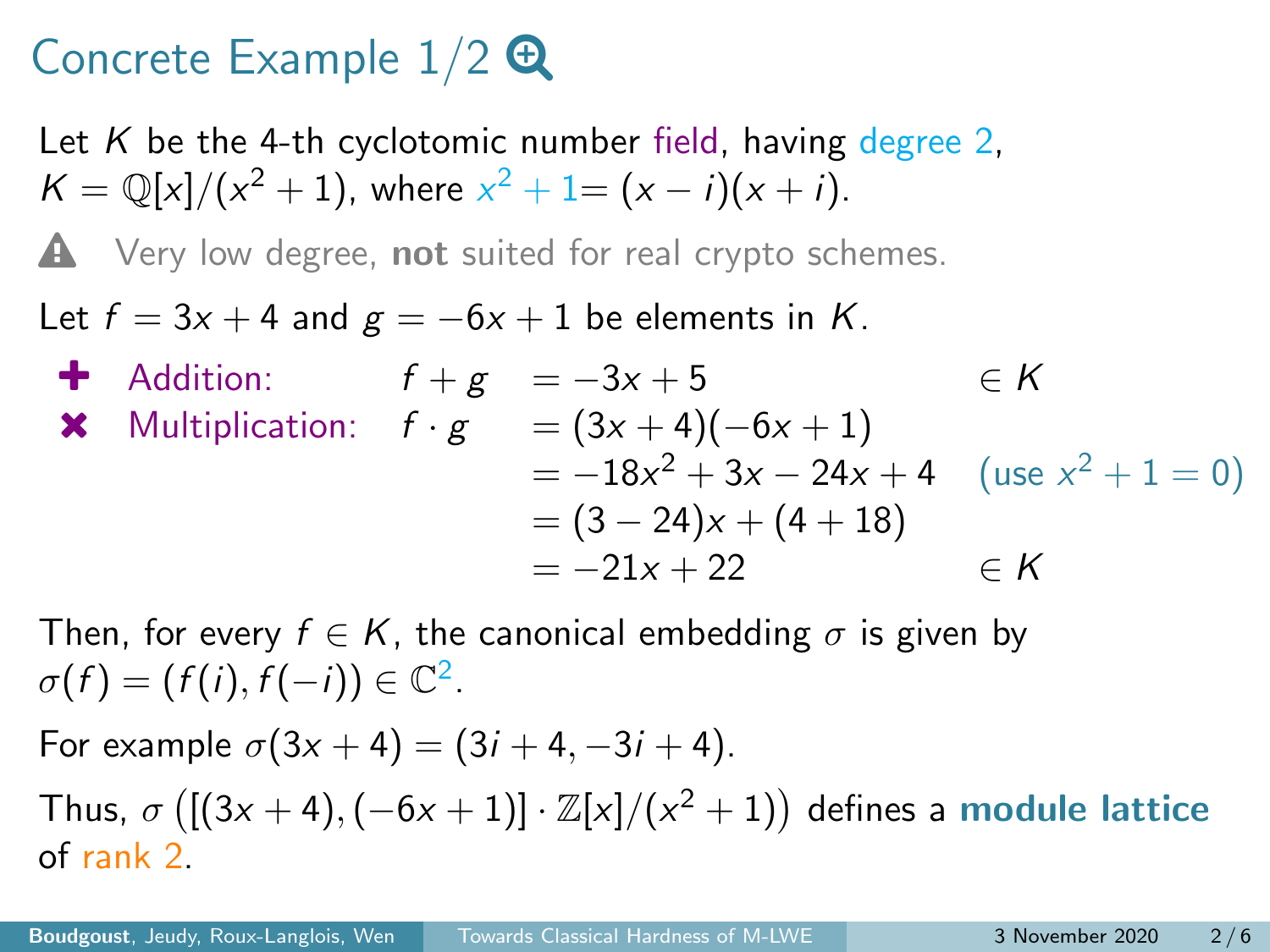## Concrete Example  $2/2$   $\Theta$

Let K be the 4-th cyclotomic number field, having degree 2,  $K = \mathbb{Q}[x]/(x^2 + 1)$ , where  $x^2 + 1 = (x - i)(x + i)$ .

Let  $f = 3x + 4$  and  $g = -6x + 1$  be elements in K.

The canonical embedding  $\sigma$  is given by  $\sigma(f)=(3i+4,-3i+4)\in \mathbb{C}^2$  and  $\sigma(g)=(-6i+1,6i+1)\in \mathbb{C}^2.$ Multiplication is component-wise (fast), thanks to the symmetries the image  $\sigma(f)$  can be represented by a 2-dim real vector  $\sigma_\mathbb{R}(f) \in \mathbb{R}^2.$ 

The coefficient embedding  $\tau$  given by  $\tau(f) = (4, 3)$  and  $\tau(g) = (1, -6)$ . Multiplication via convolution product (slow)

Relation between  $\sigma$  and  $\tau$  via the **Vandermonde matrix**:

$$
\sigma(f) = \begin{pmatrix} 1 & i \\ 1 & -i \end{pmatrix} \tau(f).
$$

**P** Used to speed up computations in Module-LWE.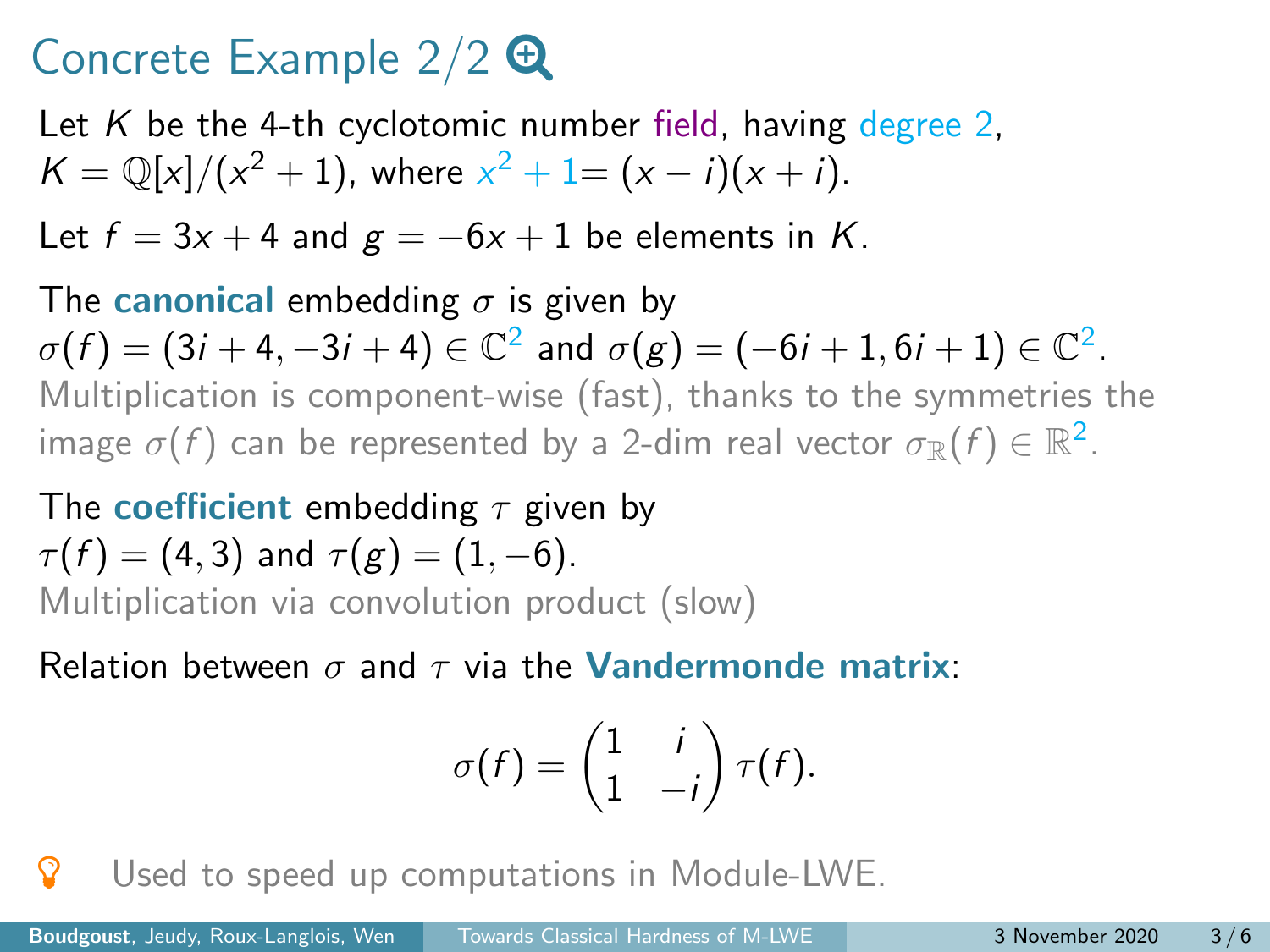# Step 2: Hardness of binary Module-LWE [\[GKPV10\]](#page-38-4)

The secret  $\mathbf{s} \in R_2^d$  is binary and the secret  $\mathbf{s}' \in R_q^\ell$  is modulo  $q.$ 

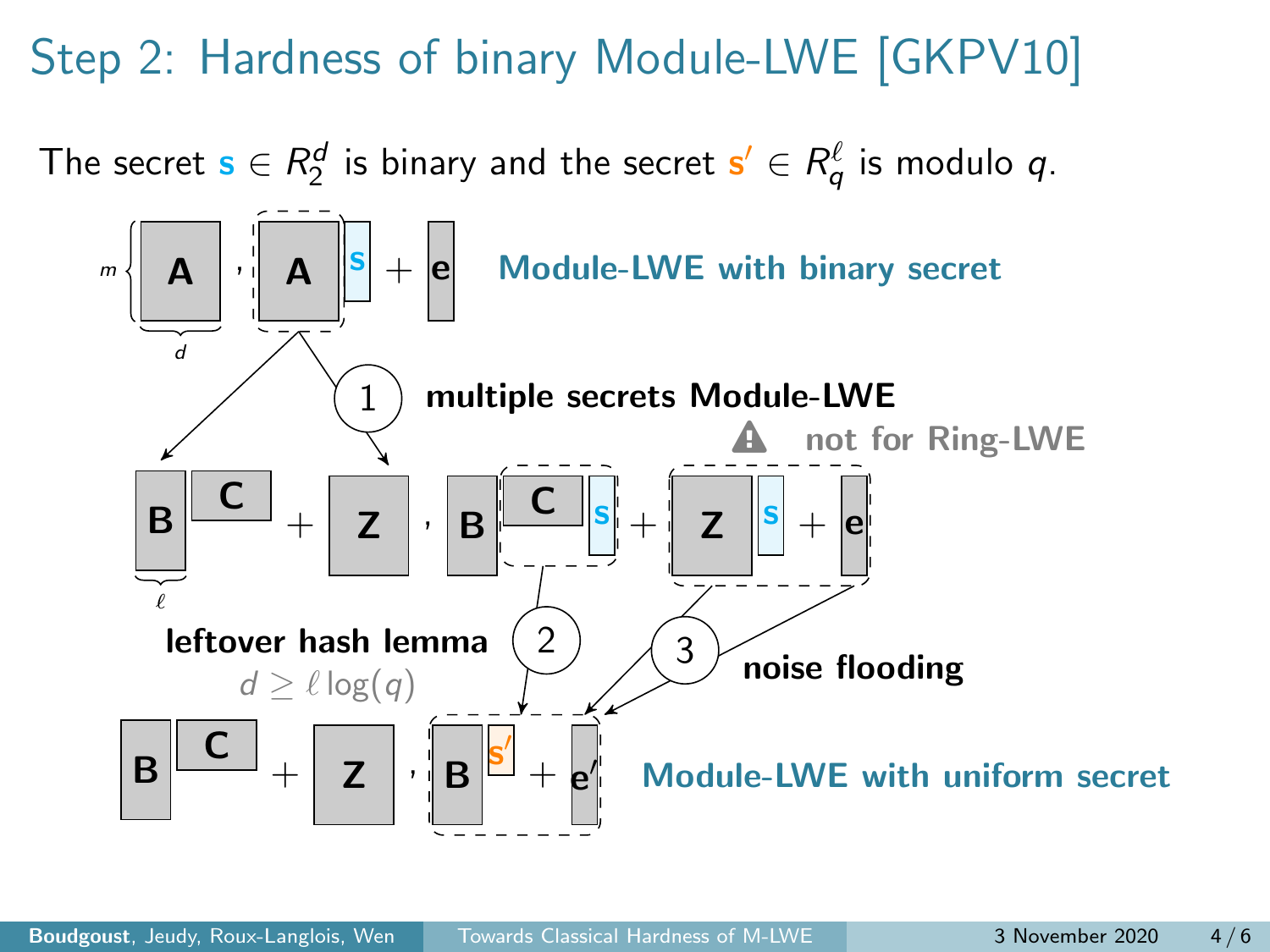#### Improved noise flooding using Rényi Divergence  $1/2$

Let P, Q be discrete probability distributions.

In [\[GKPV10\]](#page-38-4): Statistical Distance

$$
SD(P, Q) = \frac{1}{2} \sum_{x \in \text{Supp}(P)} |P(x) - Q(x)|
$$

In our work: Rényi Divergence

$$
RD(P,Q) = \sum_{x \in \text{Supp}(P)} \frac{P(x)^2}{Q(x)}
$$



Example: two Gaussians  $D_{\beta}$  and  $D_{\beta,s}$ ,

$$
RD(D_{\beta}, D_{\beta,s}) = \exp\left(\frac{2\pi ||s||^2}{\beta^2}\right)
$$

$$
SD(D_{\beta}, D_{\beta,s}) = \frac{\sqrt{2\pi} \|s\|}{\beta}
$$